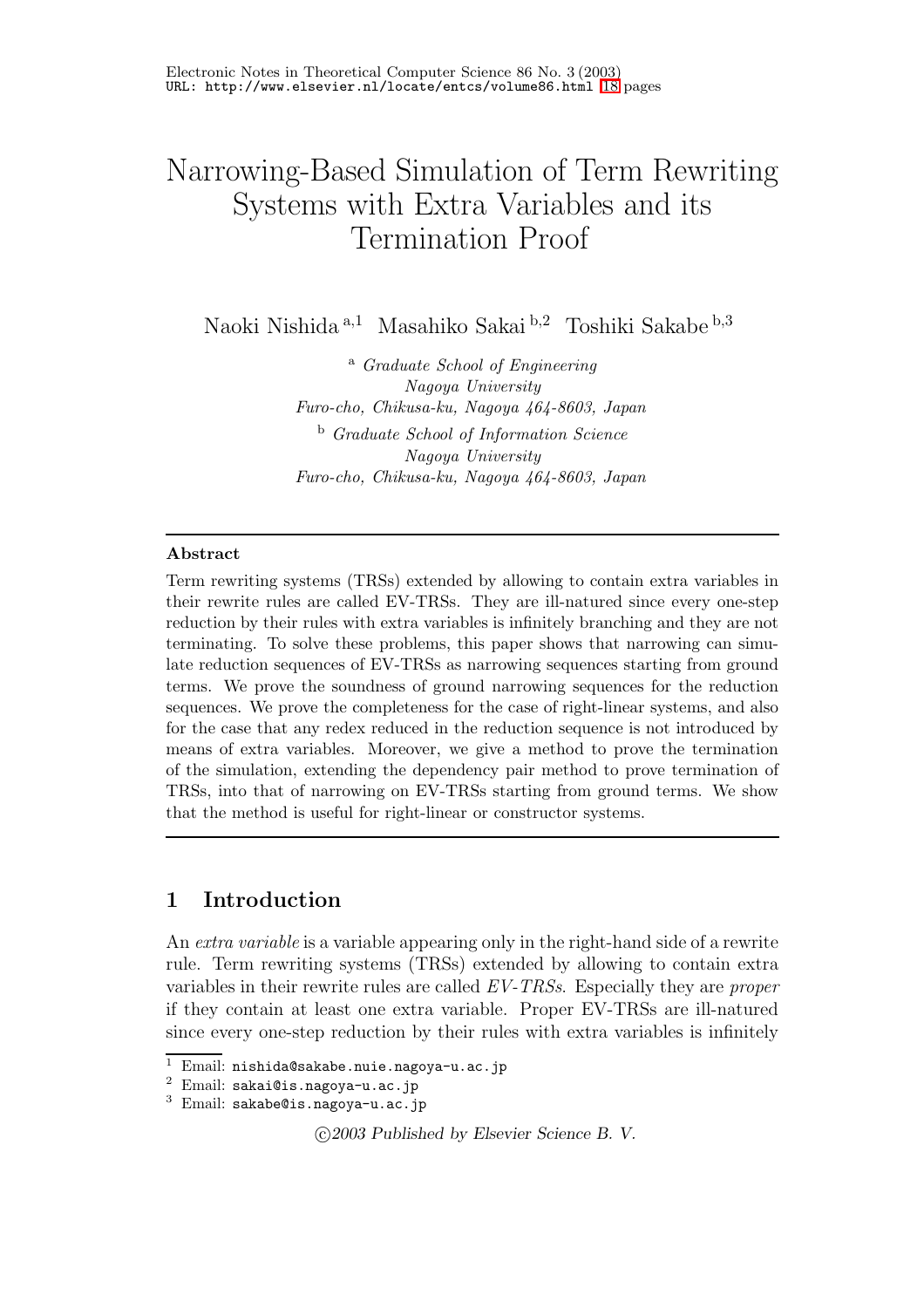branching even if we regard renamed terms as the same, and since none of them are terminating.

On the other hand, as a transformational approach to inverse computation, we have proposed an algorithm to generate a program computing the inverses of the functions defined by a given constructor TRS [\[15](#page-13-0)[,16\]](#page-13-1). The generated programs are TRSs if the given TRSs are non-erasing. However, they are EV-TRSs in general. This fact gives rise to necessity of a method to simulate reductions of EV-TRSs.

This paper shows how to simulate reduction sequences of EV-TRSs, and also discusses how to prove termination of the simulation. We first show that narrowing [\[7\]](#page-12-0) can simulate reduction sequences of EV-TRSs as narrowing sequences starting from ground terms. Such a simulation solves the infinitelybranchingness problem, and terminates for some EV-TRSs even if they are proper. We prove the soundness of the simulation. Then, we prove the completeness of the simulation in case of right-linear systems, and also in case that any redex reduced in the reduction sequences is not introduced by means of extra variables. One of the typical instances of the latter case is a sequence constructed by substituting normal forms for extra variables. As a technique to prove termination of the simulation, we extend the dependency pair method to prove termination of TRSs, which was proposed by T. Arts and J. Giesl [\[1\]](#page-12-1), into that of narrowing on EV-TRSs, which starts from ground terms. We show that this technique is applicable to right-linear or constructor systems.

This paper is organized as follows. In Section [3,](#page-3-0) we explain the idea how to simulate the reduction of EV-TRSs using narrowing, and prove the soundness and completeness. In Section [4,](#page-5-0) we discuss the termination of the simulation, i.e., of narrowing starting from ground terms. Section [5](#page-11-0) introduces related works. We give the proofs of some theorems and lemmas in the appendix.

## 2 Preparation

This paper follows standard notation of term rewriting [\[2,](#page-12-2)[8](#page-12-3)[,17\]](#page-13-2). In this section, we briefly describe notations used in this paper.

Let F be a *signature* and X be a countably infinite set of variables. The set of terms over  $\mathcal F$  (and  $\mathcal X$ ) is denoted by  $T(\mathcal F,\mathcal X)$ . The set  $T(\mathcal F,\emptyset)$  of ground terms is simply written as  $T(\mathcal{F})$ . For a function symbol f, arity(f) denotes the number of arguments of f. The *identity* of terms s and t is denoted by s  $\equiv t$ . The set of variables in terms  $t_1, \ldots, t_n$  is represented as  $Var(t_1, \ldots, t_n)$ . The top (or root) symbol of a term t is denoted by  $top(t)$ . If f is a unary function symbol, then  $f^{n}(t)$  abbreviates the term  $f(f(\cdots f(t)\cdots))$ , the *n*-fold application of  $f$  to  $t$ .

We use  $\mathcal{O}(t)$  to denote the set of all *positions* of term t, and  $\mathcal{O}_{\mathcal{F}}(t)$  and  $\mathcal{O}_{\mathcal{X}}(t)$  to denote the set of function-symbol and variable positions of t, respectively. We use  $\varepsilon$  to represent the top position. For  $p, q \in \mathcal{O}(t)$ , we write  $p \leq$ q if there exists p' satisfying  $pp' = q$ . The *subterm* at a position  $p \in \mathcal{O}(t)$  is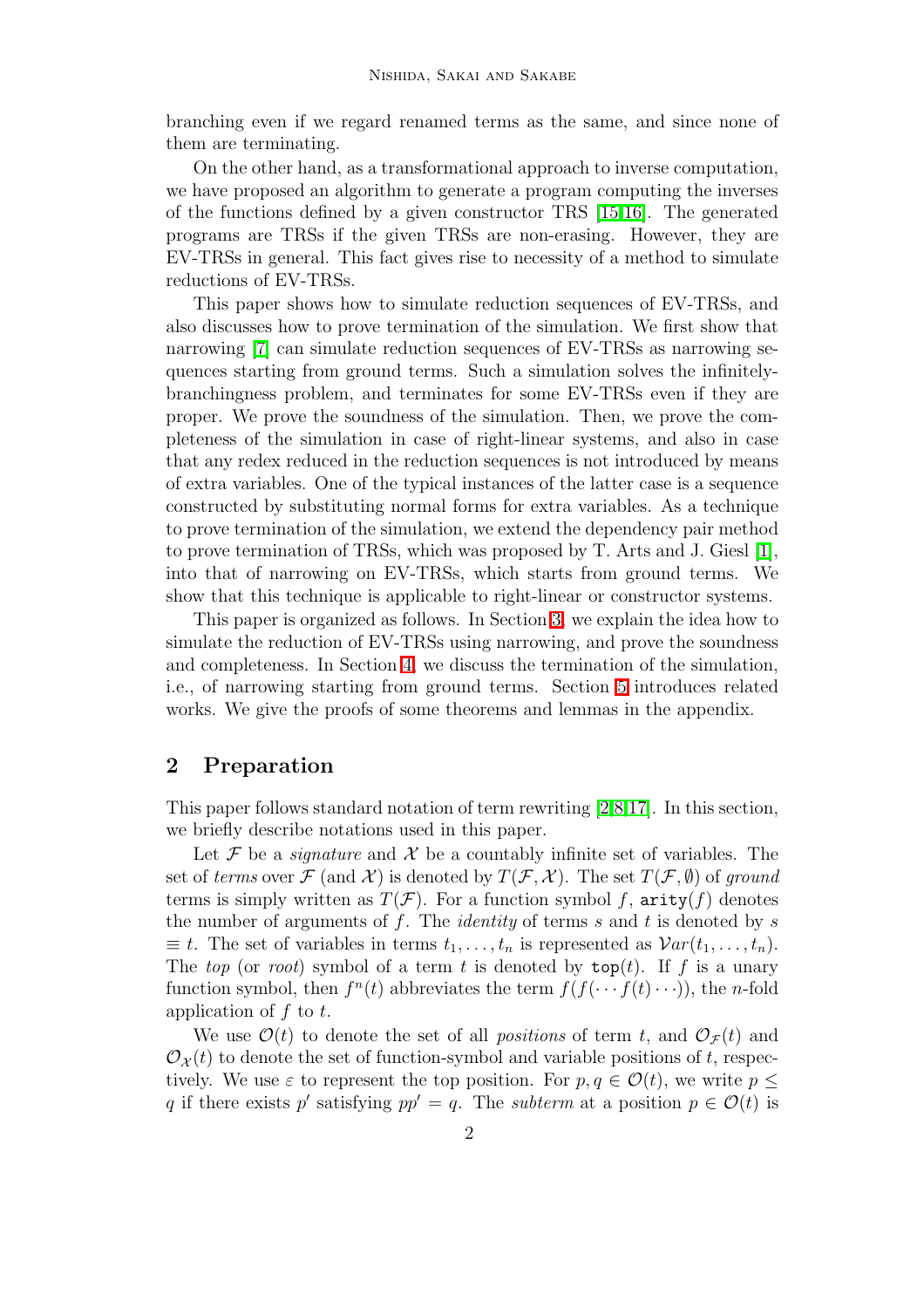represented by  $t|_p$ . A *context* C is a term with exactly one-hole  $\Box$ . C[t]<sub>p</sub> is a term obtained from C by replacing  $\Box$  at p with a term t. The notation  $u \leq t$ means that  $u$  is a subterm of  $t$ .

A substitution is a mapping  $\sigma$  from X to  $T(\mathcal{F}, \mathcal{X})$  such that  $\sigma(x) \neq x$  for finitely many  $x \in \mathcal{X}$ . We use  $\sigma$ ,  $\delta$  and  $\theta$  to denote substitutions. Substitutions are naturally extended to mappings from  $T(\mathcal{F}, \mathcal{X})$  to  $T(\mathcal{F}, \mathcal{X})$  and  $\sigma(t)$  is often written as  $t\sigma$ . We call  $t\sigma$  an *instance* of t. The *composition* of  $\sigma$  and  $\theta$ , denoted by  $\sigma\theta$ , is defined as  $x\sigma\theta = \theta(\sigma(x))$ . The *domain* and *range* of  $\sigma$  are defined as  $\mathcal{D}om(\sigma) = \{x \in \mathcal{X} \mid x\sigma \not\equiv x\}$  and  $\mathcal{R}an(\sigma) = \{x\sigma \mid x \in \mathcal{D}om(\sigma)\}\$ , respectively. The set of all variables occurring in  $\mathcal{R}an(\sigma)$  is denoted by  $\mathcal{V}\mathcal{R}an(\sigma)$ , i.e.,  $\mathcal{V}\mathcal{R}an(\sigma) = \bigcup_{t \in \mathcal{R}an(\sigma)} \mathcal{V}ar(t)$ . We call  $\sigma$  ground if  $\mathcal{V}\mathcal{R}an(\sigma) = \emptyset$ . We write  $\{x_1 \mapsto t_1, \ldots, x_n \mapsto t_n\}$  as  $\sigma$  if  $\mathcal{D}om(\sigma) = \{x_1, \ldots, x_n\}$  and  $x_i \sigma \equiv t_i$  for each i, and write  $\emptyset$  instead of  $\sigma$  if  $\mathcal{D}om(\sigma) = \emptyset$ . We write  $\sigma = \theta$  if  $\mathcal{D}om(\sigma) =$  $\mathcal{D}om(\theta)$  and  $\sigma(x) \equiv \theta(x)$  for all  $x \in \mathcal{D}om(\sigma)$ . The restriction of  $\sigma$  to  $X \subseteq \mathcal{X}$ is denoted by  $\sigma|_X$ , i.e.,  $\sigma|_X = \{x \mapsto \sigma(x) \mid x \in \mathcal{D}om(\sigma) \cap X\}$ . We write  $\sigma \lesssim$  $\sigma'$  if there exists  $\theta$  satisfying  $\sigma\theta = \sigma'$ .

A rewrite rule is a pair  $(l, r)$ , written as  $l \to r$ , where  $l \notin \mathcal{X}$  and r are terms. It may have a unique label  $\rho$  and be written as  $\rho: l \to r$ . A variable appearing only in the right-hand side of a rule  $\rho$  is called an *extra variable*, and the set of all extra variables in  $\rho$  is denoted by  $\mathcal{E}Var(\rho)$ . An  $EV\text{-}TRS$  is a finite set R of rewrite rules. Especially, it is called a *term rewriting system* (TRS, for short) if every rewrite rule  $l \to r \in R$  satisfies  $Var(l) \supseteq Var(r)$ . The reduction relation  $\rightarrow_R$  is a binary relation on terms defined by  $\rightarrow_R$  $\{ (C[l\sigma]_p, C[r\sigma]_p) \mid C \text{ is a context}, l \to r \in R \}.$  When we explicitly specify the position p and the rule  $\rho$  in  $s \to_R t$ , we write  $s \to_R^{[p,\rho]}$  $\frac{p,\rho]}{R}$  t or  $s \to_{R}^{p}$  $_R^p$  t. As usual  $\stackrel{*}{\rightarrow}_R$  and  $\stackrel{n}{\rightarrow}_R$  are a reflexive and transitive closure of  $\stackrel{n}{\rightarrow}_R$ , and the *n*-step reduction of  $\rightarrow_R$ , respectively. We call  $s_0 \rightarrow_R s_1 \rightarrow_R \cdots$  a reduction sequence of R. A term t is a normal form if there is no term u such that  $t \rightarrow_R u$ .

Let R be an EV-TRSs over a signature  $\mathcal{F}$ . The set of *defined symbols* of R is defined as  $\mathcal{D}_R = \{ \text{top}(l) \mid l \rightarrow r \in R \}$ , and the set of constructors of R as  $\mathcal{C}_R = \mathcal{F} \setminus \mathcal{D}_R$ . R is said to be a *constructor system* if every rule  $f(t_1,\ldots,t_n)\to r\in R$  satisfies that  $t_i\in T(\mathcal{C}_R,\mathcal{X})$  for all i.

Terms s and t are renamings (or variants) if s and t are instances of each other. Letting  $\rightarrow$  be a binary relation on terms,  $\rightarrow$  is *finitely branching* if a set  $\{ t | s \rightarrow t \}$  is finite up to renaming for any term s. Otherwise, it is *infinitely* branching. Let R be an EV-TRS. If R is a TRS then  $\rightarrow_R$  is finitely branching. Otherwise, however, it is infinitely branching in general.

<span id="page-2-0"></span>**Example 2.1** The following  $R_1$  is an EV-TRS:

$$
R_1 = \{ f(x,0) \to s(x), g(x) \to h(x,y), h(0,x) \to f(x,x), a \to b \}.
$$

A term  $g(0)$  can be reduced by the second rule above to any of terms, such as  $h(0,0)$ ,  $h(0, g(0))$ ,  $h(0, f(0, 0))$  and so on. Thus,  $\rightarrow_{R_1}$  is infinitely branching.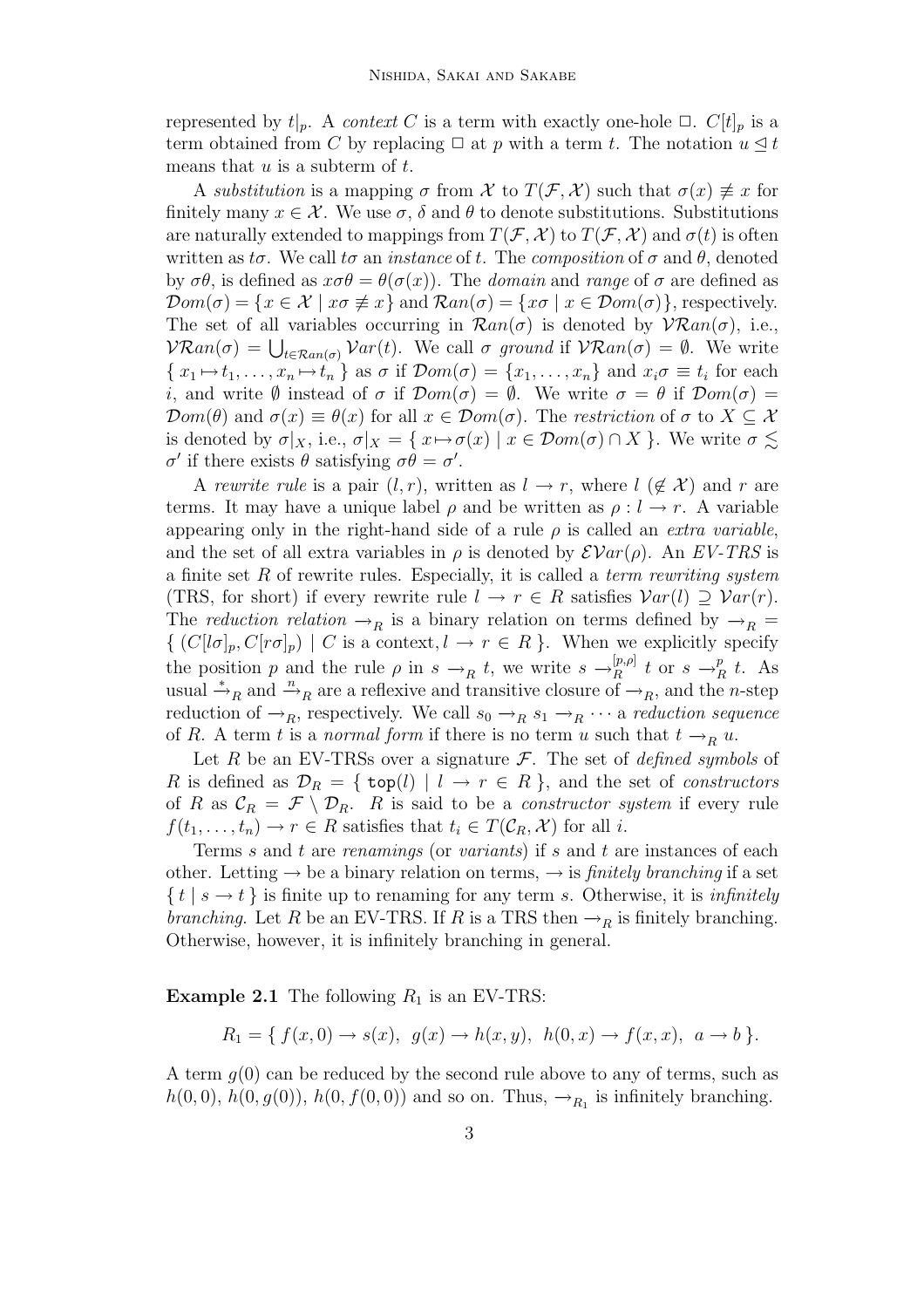(i)  
\n
$$
\vdots \qquad \vdots \qquad \vdots
$$
\n
$$
h(0, a) \rightarrow_{R_1} \cdots
$$
\n
$$
g(0) \rightarrow_{R_1} h(0, 0) \rightarrow_{R_1} f(0, 0) \rightarrow_{R_1} s(0)
$$
\n
$$
\rightarrow_{R_1} h(0, g(a)) \rightarrow_{R_1} \cdots
$$
\n
$$
\vdots \qquad \vdots \qquad \vdots
$$
\n(ii)  
\n
$$
g(0) \sim_{R_1} h(0, z) \sim_{R_1} f(z, z) \{z \mapsto 0\} \sim_{R_1} s(0)
$$

Fig. 1. (i) Reduction, and (ii) narrowing sequences, starting from  $q(0)$ .

## <span id="page-3-1"></span><span id="page-3-0"></span>3 Simulating Reduction of EV-TRSs Using Narrowing

In this section, we discuss how to simulate reduction sequences of EV-TRSs. We first explain the idea intuitively. Then, we prove the soundness of the simulation, and also show conditions on which the simulation is complete.

In reduction sequences, arbitrary terms can be substituted for extra variables. For example,  $g(0)$  is reduced to  $h(0,t)$  for every term t by  $R_1$  in Exam-ple [2.1,](#page-2-0) as shown in Fig. [1](#page-3-1) (i). By using a fresh variable  $z$  as a representation of all t's and by unsing the narrowing [\[7\]](#page-12-0) instead of the reduction, these reduction sequences in Fig. [1](#page-3-1) (i) are represented by a single narrowing sequence in Fig. [1](#page-3-1) (ii). This is the idea of the simulation.

A unifier of terms s and t is a pair  $(\sigma, \sigma')$  of substitutions such that  $s\sigma \equiv$  $t\sigma'{}^4$  $t\sigma'{}^4$ . A most general unifier of s and t, denoted by  $\mathtt{mgu}(s,t)$ , is a unifier  $(\sigma,\sigma')$ of s and t such that  $\sigma \lesssim \theta$  and  $\sigma' \lesssim \theta'$  for all unifiers  $(\theta, \theta')$  of s and t. It is known that a most general unifier is unique up to renaming if it exists.

The definition of narrowing on EV-TRSs follows the common definition of the narrowing [\[7\]](#page-12-0) as follows:

**Definition 3.1** Let R be an EV-TRS. A term s is said to be *narrowable* into a term t with a substitution  $\delta$ , a position  $p \in \mathcal{O}(s)$  and a rewrite rule  $\rho \in R$ , written as  $s \sim \mathbb{R}^{p,\rho}$  $R^{p,\rho}$  t, if there exist a context C, a term u and a substitution  $\sigma$  such that  $p \in \mathcal{O}_{\mathcal{F}}(s)$ ,  $s \equiv C[u]_p$ ,  $t \equiv C\delta[r\sigma]_p$ ,  $(\delta, \sigma) = \text{mgu}(s, C[l]_p)^5$  $(\delta, \sigma) = \text{mgu}(s, C[l]_p)^5$  and  $\mathcal{V}\mathcal{R}an(\sigma|_{\mathcal{E}Var(\rho)}) \cap \mathcal{V}ar(C\delta) = \emptyset$ , where  $\rho: l \to r$ . We call  $\leadsto_R$  narrowing by R. Note that  $\delta$ , p and  $\rho$  may be omitted like as  $s \sim_R t$ ,  $s \sim_P^p t$  $\frac{p}{R} t$  or  $s \leadsto_R^{[p,\rho]}$  $\frac{d}{R}^{p,\rho_{\parallel}}t.$ 

Note that each extra variable introduces a fresh variable, which does not

<span id="page-3-3"></span><span id="page-3-2"></span><sup>&</sup>lt;sup>4</sup> Usually, an unifier  $\theta$  of s and t is defined as  $s\theta = t\theta$ . If variables in s and t are disjoint, which is satisfied in the definition of the narrowing, these definitions of unifier are equivalent:  $\theta = \sigma \cup \sigma'$ . We use the pair representation to eliminate renaming variables of rewrite rules in the definition of narrowing and to simplify treatments of variables in the proofs of theorems. <sup>5</sup> This condition guarantees  $\mathcal{V}\mathcal{R}an(\delta) \cap (\mathcal{V}ar(s) \setminus \mathcal{D}om(\delta)) = \emptyset$  and  $\mathcal{V}\mathcal{R}an(\sigma) \cap (\mathcal{V}ar(s) \setminus \mathcal{D}om(\delta)) = \emptyset$  $\mathcal{D}om(\delta) = \emptyset$  that are assumed implicitly in the common definition of narrowing behind the definition of the most general unifiers.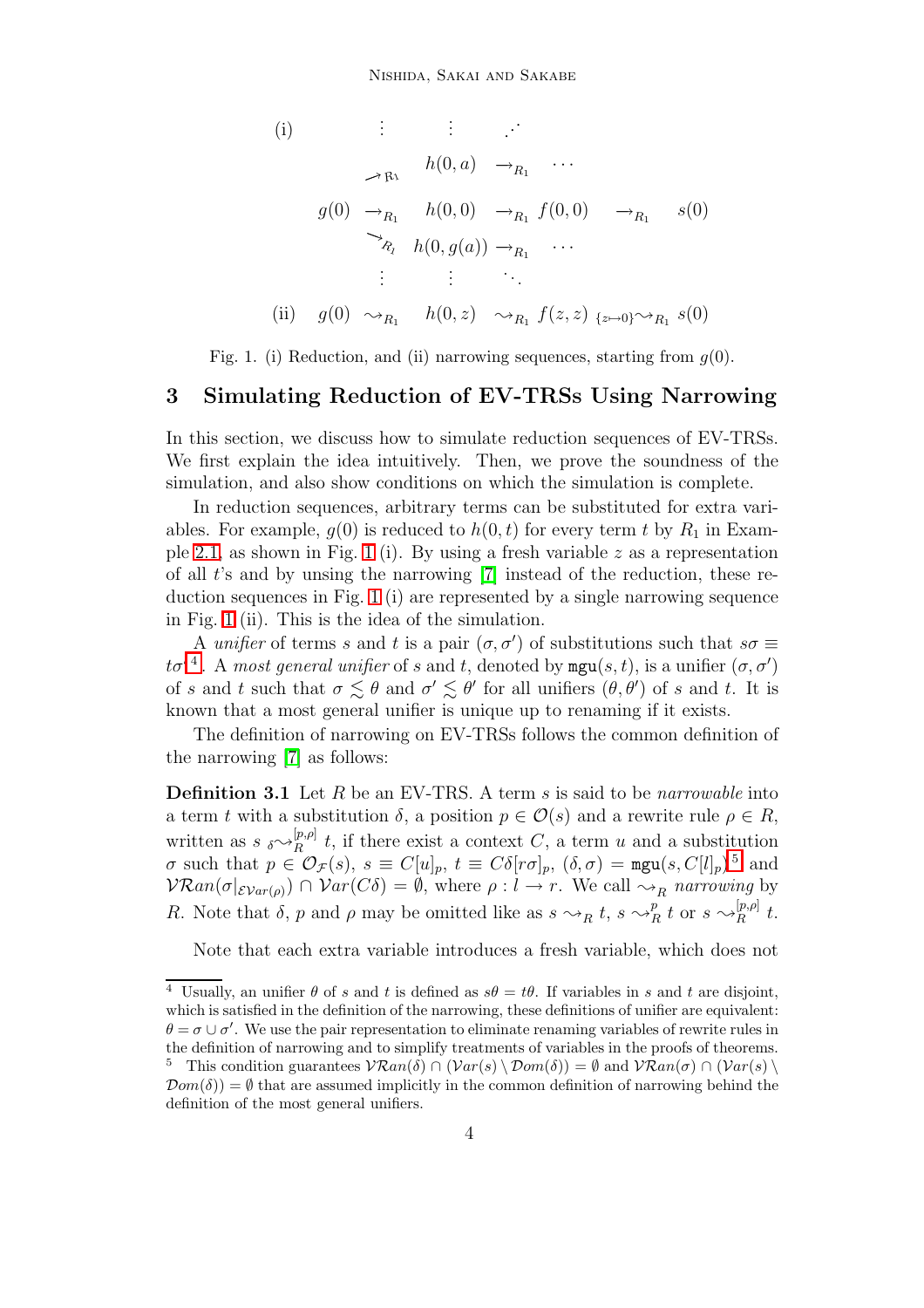$$
R_2 = \{ add^{\#}(y) \to tp_2(0, y), \qquad add^{\#}(s(z)) \to u_1(add^{\#}(z)),
$$
  
\n
$$
u_1(tp_2(x, y)) \to tp_2(s(x), y), \qquad add^{\#}(add(x, y)) \to tp_2(x, y),
$$
  
\n
$$
mul^{\#}(0) \to tp_2(0, y), \qquad mul^{\#}(0) \to tp_2(x, 0),
$$
  
\n
$$
mul^{\#}(s(z)) \to u_2(add^{\#}(z)), \qquad u_2(tp_2(w, y)) \to u_3(mul^{\#}(w), y),
$$
  
\n
$$
u_3(tp_2(x, s(y)), y) \to tp_2(s(x), s(y)), \qquad mul^{\#}(mul(x, y)) \to tp_2(x, y)
$$

Fig. 2. The EV-TRS computing the inverses of addition and multiplication.

<span id="page-4-0"></span>occur in  $Var(s\delta)$  and  $VARan(\sigma|_{Var(l)})$ , since the definition of the most general unifiers guarantees that  $x\sigma \in \mathcal{X} \setminus (\mathcal{V}\mathcal{R}an(\delta) \cup \mathcal{V}\mathcal{R}an(\sigma))$  for all  $x \in \mathcal{E}Var(\rho)$ , and that  $x \neq y$  implies  $x \sigma \neq y \sigma$  for any  $x, y \in \mathcal{E}Var(\rho)$ . We write  $s \circ \sigma_R^k t$  or  $s \rightarrow_{R} t$  if there exists a narrowing derivation  $s \equiv t_{0} \rightarrow_{R} t_{1} \rightarrow_{R} t_{2} \cdots \rightarrow_{R} t_{n-1} \rightarrow_{R} t_{n}$  $t_n \equiv t$ , called a *narrowing sequence*, where  $\delta = \delta_0 \delta_1 \cdots \delta_{n-1}$  and if  $n = 0$  then  $\delta = \emptyset$ . Note that  $\delta$  may be omitted like as  $s \stackrel{n}{\leadsto}_R t$  or  $s \stackrel{*}{\leadsto}_R t$ . Especially, a narrowing sequence is said to be *ground* if it starts from a ground term. From the definition of narrowing, it is clear that  $\sim_R$  are finitely branching for every EV-TRS R, and also that  $\rightarrow_R \rightarrow \rightarrow_R$  on ground terms for every TRS R.

Here, we show an example of the simulation by narrowing on EV-TRSs.

**Example 3.2** The system computing inverse images  $add^{\#}$  of addition and  $mul^{\#}$  of multiplication on natural numbers is resulted in the EV-TRS seen in Fig. [2](#page-4-0) [\[15\]](#page-13-0). Considering the narrowing sequences starting from  $mul^{\#}(s^4(0)),$ there exist only 16 finite-paths up to renaming. This means that all solutions of  $mult^*(s^4(0))$  are found in finite time and space. One of such paths is as follows:

$$
\begin{aligned}\n\text{mult}^{\#}(s^4(0)) &\stackrel{*}{\leadsto}_{R_2} u_3(u_3(\text{mult}^{\#}(0), s(0)), s(0)) \\
&\stackrel{\curvearrowright}{\leadsto}_{R_2} u_3(u_3(tp_2(0, y), s(0)), s(0)) \\
&\stackrel{\curvearrowleft}{\leadsto}_{R_2} u_3(tp_2(s(0), s^2(0)), s(0)) \leadsto_{R_2} tp_2(s^2(0), s^2(0)).\n\end{aligned}
$$

The following theorem shows the soundness whose proof is similar to that on TRSs [\[7\]](#page-12-0).

**Theorem 3.3** Let  $R$  be an EV-TRS. For all ground terms  $s$ , all terms  $t$  and all substitution  $\delta$ , s  $\delta \stackrel{*}{\leadsto}_R t$  implies  $s\delta \stackrel{*}{\leadsto}_R t$ .

**Proof.** We prove by induction on n that  $s \circ \gamma_R$  implies  $s \delta \overset{*}{\to}_R t$ .

Since the case of  $n = 0$  is trivial, we assume that  $s \sqrt{\sigma^2} \frac{n-1}{R} u \equiv C[u']_p$  $\delta^{N} \rightarrow_R C \delta^{N} [r \sigma]_p \equiv t$ , where  $\rho: l \rightarrow r \in R$ , and  $(\delta', \sigma) = \text{mgu}(u, C[l]_p)$ . From the definition of the most general unifiers, we have  $u'\delta' \equiv l\sigma$ . By induction hypothesis, we have  $s\delta \stackrel{*}{\rightarrow}_R u$ . Then, it follows from the stability of reduction that  $s\delta\delta' \stackrel{*}{\rightarrow}_R u\delta'$ . Therefore, we have  $s\delta\delta' \stackrel{*}{\rightarrow}_R u\delta' \equiv (C[u']_p)\delta' \equiv C\delta'[l\sigma]_p \rightarrow_R$  $C\delta'[r\sigma]_p \equiv t.$ 

Now we introduce the notion of EV-safe reduction sequences. We say that a reduction sequence is  $EV\text{-}safe$  if any redex, which is reduced in the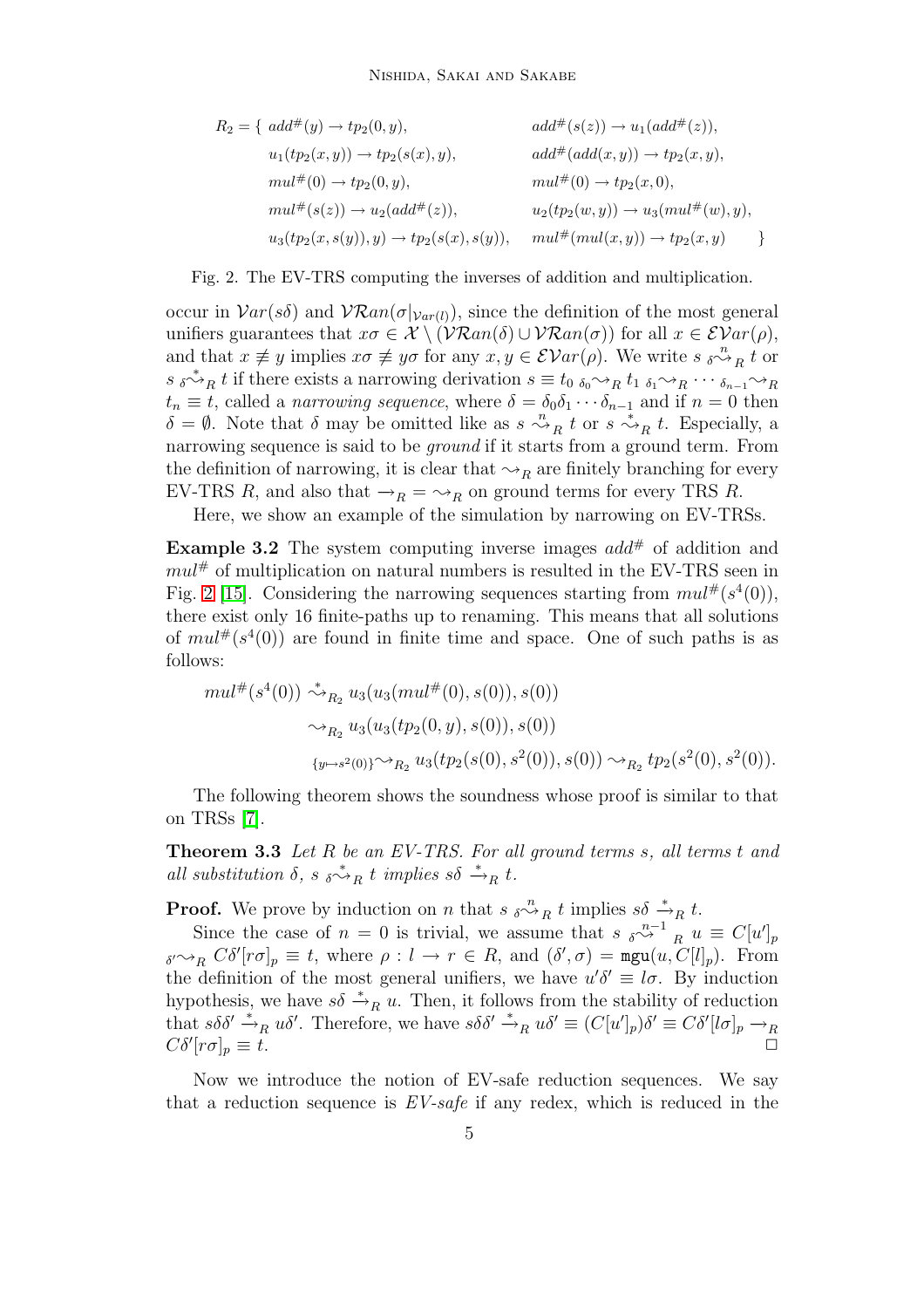sequence, is not introduced by means of extra variables. A precise definition of this notion is found in Appendix [A.](#page-13-3) A typical instance of EV-safe reductions is a reduction sequence of which a normal form is substituted for each extra variable in every step.

The following theorems are results on the completeness. These proofs are given in Appendix [B.](#page-14-0)

<span id="page-5-1"></span>**Theorem 3.4** Let R be an EV-TRS. Let s and t be ground terms. If  $s \stackrel{*}{\rightarrow}_R t$ is EV-safe then there exist a term t' and substitution  $\theta$  such that  $s \stackrel{*}{\leadsto}_R t'$  and  $t \equiv t'\theta.$ 

<span id="page-5-2"></span>**Theorem 3.5** Let R be a right-linear EV-TRS. Let s and t be ground terms. Then,  $s \stackrel{*}{\rightarrow}_R t$  implies  $s \stackrel{*}{\rightarrow}_R t'$  and  $t \equiv t'\theta$  for some linear term t' and substitution θ.

Theorem [3.4](#page-5-1) is a more general variant of the completeness lemma of narrowing [\[7\]](#page-12-0).

The soundness and completeness in the above theorems guarantee only on reduction sequences starting from a ground term. However, they are sufficient because variables in reduction sequences can be regarded as fresh constants.

The following example shows that the completeness does not hold in general, and also shows that the conditions in Theorem [3.4](#page-5-1) and [3.5](#page-5-2) are essential and necessary.

**Example 3.6** Consider the sequence starting from  $g(0)$  by  $R_1$  in Example [2.1](#page-2-0) again. We have the non-EV-safe reduction-sequence  $g(0) \rightarrow_{R_1} h(0, a) \rightarrow_{R_1} h(0, a)$  $f(a, a) \rightarrow_{R_1} f(a, b)$ . This sequence cannot be simulated by narrowing. In fact,  $g(0)$  cannot be narrowable to any term having the instance  $f(a, b)$ .

## <span id="page-5-0"></span>4 Termination Proof of The Simulation

In order to prove termination of ground narrowing-sequences, we extend the dependency pair method [\[1\]](#page-12-1) into that of narrowing, especially, which starts from ground terms. We show that this method is useful for right-linear or constructor systems.

Let  $\rightarrow$  be a binary relation on terms. We say that  $\rightarrow$  is monotone if s  $\rightarrow t$  implies  $C[s] \rightarrow C[t]$  for all contexts C. A term t is said to be strongly *normalizing* with respect to  $\rightarrow (SN_t^{\rightarrow})$ , for short) if there is no infinite sequence  $t \to t_1 \to \cdots$ . We say that  $\to$  is *strongly normalizing*  $(SN^{\rightarrow})$  if  $SN_{t}^{\rightarrow}$  holds for every term t, and it is *ground strongly normalizing*  $(GSN^{\rightarrow})$  if  $SN^{\rightarrow}_t$  holds for every ground term t. It is trivial that  $SN^{\rightarrow R}$  is equivalent to  $GSN^{\rightarrow R}$  if R is a TRS. Since the proposed simulation is done by narrowing sequences starting from ground terms, the property  $GSN^{\leadsto R}$  is enough for the termination of the simulation. The following proposition holds obviously because ground narrowing and reduction sequences on TRSs are equivalent.

**Proposition 4.1** Let R be a TRS. Then,  $SN^{\rightharpoonup_R}$  if and only if  $GSN^{\rightharpoonup_R}$ .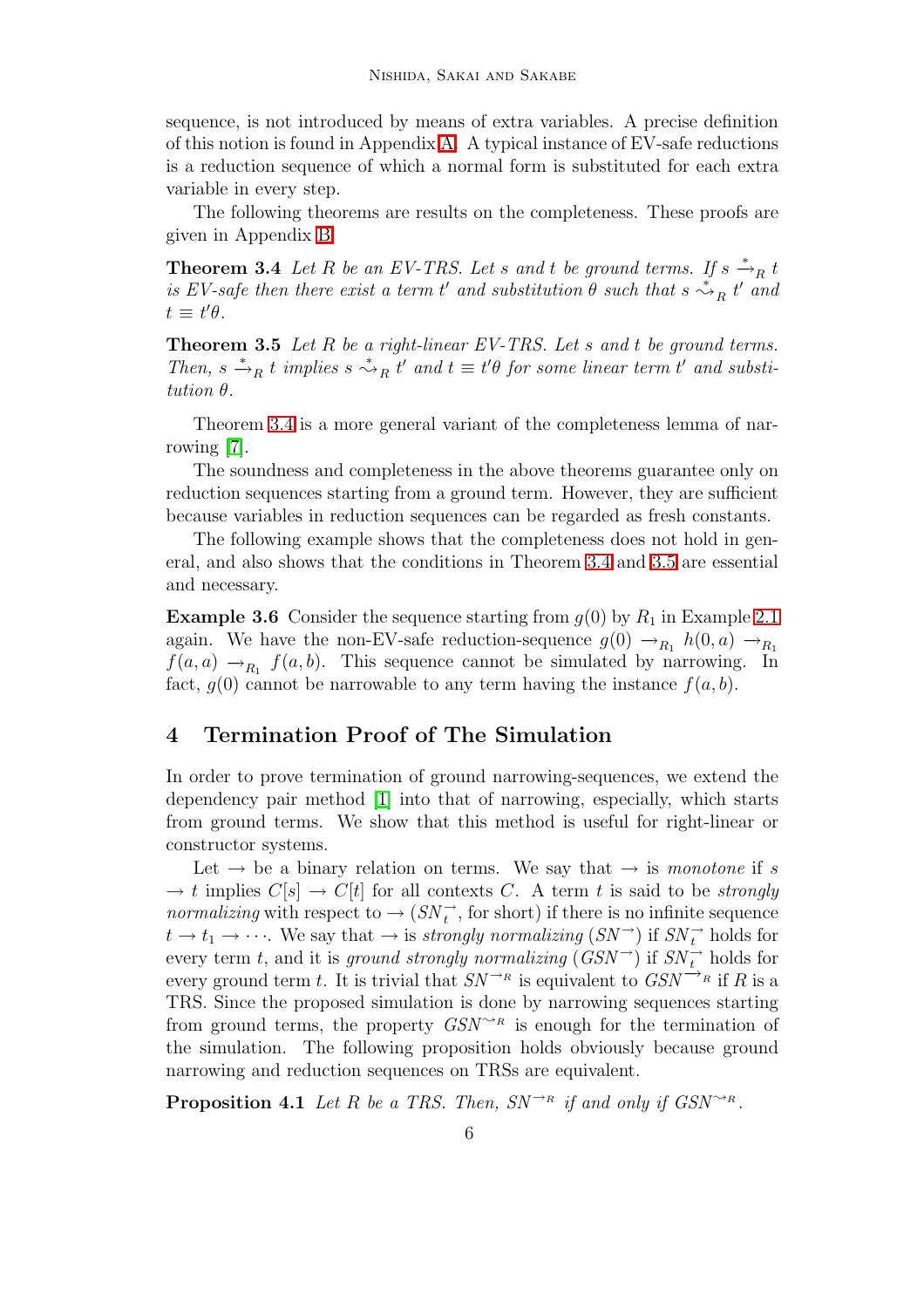The following claim associated with  $SN^{\rightarrow_R}$  and  $GSN^{\rightarrow_R}$  holds obviously.

**Proposition 4.2** Let R be an EV-TRS. Then,  $SN^{\sim_R}$  implies  $GSN^{\sim_R}$ .

The converse of the above does not hold. For example, considering a TRS  $R_3 = \{ d(0) \rightarrow 0, d(s(x)) \rightarrow s(s(d(x))) \}$ ,  $GSN^{\sim R_3}$  holds but  $SN^{\sim R_3}$  does not hold. Thus, since  $SN^{\sim_R}$  does not hold for most of EV-TRSs (even TRSs), the results on  $SN^{\leadsto_R}$  have very restrictive power.

#### 4.1 Top Reduced Almost Terminating Property

Here, we introduce the *top reduced almost terminating* property. Let  $R$  be an EV-TRS, and  $\rightarrow$  be a relation either  $\rightarrow_R$  or  $\rightarrow_R$ . An infinite sequence  $t \rightarrow$  $t_1 \rightarrow \cdots$  is said to be *almost terminating* if  $SN_u^{\rightarrow}$  for every proper subterm u of t. An almost terminating sequence is said to be *top reduced* if it contains  $\rightarrow^{\varepsilon}$ . We say that  $\rightarrow$  has top reduced almost terminating (TRAT, for short) property if there exists a top reduced almost-terminating sequence starting from a subterm u of t for every non-terminating term t, that is,  $\neg SN_t^{\rightarrow}$ . The following clearly holds:

#### **Proposition 4.3** If  $\rightarrow$  is monotone then  $\rightarrow$  has TRAT property.

It is known that  $\rightarrow_R$  is monotone. However,  $\rightarrow_R$  is not monotone in general, and hence  $\leadsto_R$  does not have TRAT property in general. For example, a TRS  $R_4 = \{ f(f(x)) \rightarrow x \}$  does not have TRAT property. Because the following almost terminating sequence is not top reduced:

$$
c(f(x),x) \xrightarrow{\{x\mapsto f(x')\}\sim R_4} c(x',f(x'))
$$

$$
\xrightarrow{\{x'\mapsto f(x'')\}\sim R_4} c(f(x''),x'') \xrightarrow{\{x'\mapsto f(x'')\}\sim R_4} \cdots
$$

For right-linear systems,  $\rightsquigarrow_R$  on linear terms has nice properties [\[14\]](#page-12-4).

<span id="page-6-0"></span>Proposition 4.4 Let R be a right-linear EV-TRS.

- (i) If  $s \stackrel{*}{\leadsto}_R t$  for a linear term s, then t is linear.
- (ii) The narrowing  $\rightsquigarrow_R$  on linear terms is monotone.

**Proof.** (i) We consider only the case of one-step;  $C[u]_p \circ \sim_R^{[p,\rho]} C\delta[r\sigma]_p$  where  $C[u]_p$  is linear,  $(\delta, \sigma) = \text{mgu}(C[u]_p, C[l]_p)$ , and  $\rho: l \to r \in R$ . If follows from the linearity of  $C[u]_p$  that C and u are linear and  $Var(C) \cap Var(u) = \emptyset$ . From the definition of the most general unifiers, we can assume that  $Var(C)$  $\cap \text{Dom}(\delta) = \emptyset$ . Hence,  $C\delta \equiv C$ . It follows from the linearity of u that every terms in  $\mathcal{R}an(\sigma)$  is linear. Then, since r is linear,  $r\sigma$  is also linear. Therefore,  $C\delta[r\sigma]_p \ (\equiv C[r\sigma]_p)$  is linear.

(ii) This claim follows obviously from (i).  $\Box$ 

<span id="page-6-1"></span>We also have a nice property on constructor systems. The proof of the following theorem is included in Appendix [C.](#page-15-0)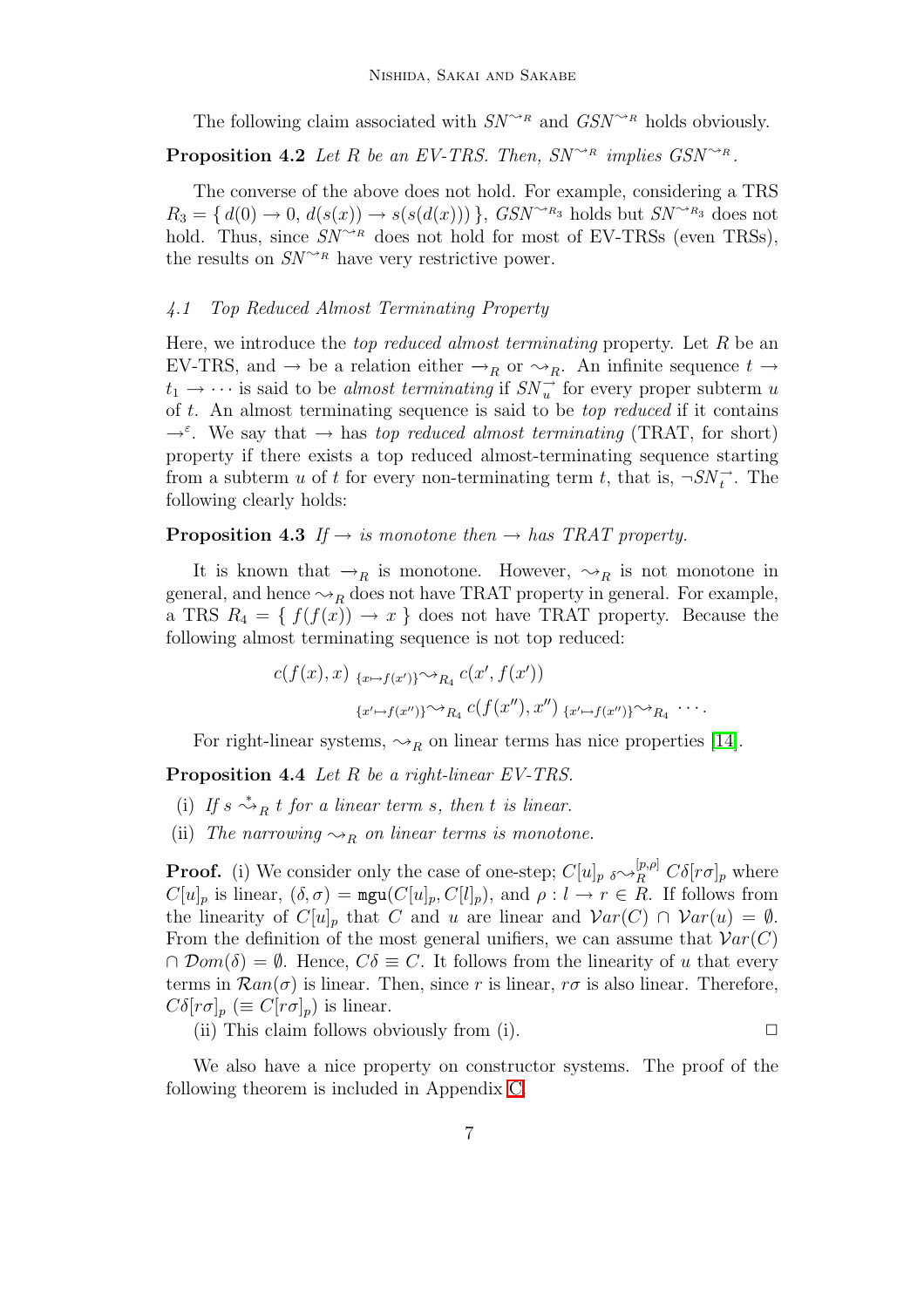$$
\langle s_1, t_1 \rangle \qquad \langle s_2, t_2 \rangle \qquad \langle s_3, t_3 \rangle \qquad \cdots
$$

$$
\frac{(\delta_1, \sigma_1) = \vdots \qquad \vdots \qquad (\delta_2, \sigma_2) = \vdots \qquad \vdots \qquad (\delta_3, \sigma_3) = \vdots \qquad \vdots \qquad \text{mgu}(s'_1, s_1) \qquad \text{mgu}(s'_2, s_2) \qquad \text{mgu}(s'_3, s_3)}
$$

$$
\left( T(\mathcal{F} \cup \mathcal{G}) \ni \exists s_0 \stackrel{*}{\leadsto}_R \right) s'_1 \quad t_1 \sigma_1 \stackrel{*}{\leadsto}_R s'_2 \quad t_2 \sigma_2 \stackrel{*}{\leadsto}_R s'_3 \quad t_3 \sigma_3 \stackrel{*}{\leadsto}_R \cdots
$$

$$
\text{Fig. 3. A (ground) } \langle \langle \sim_R, S \rangle \rangle \text{-chain.}
$$

<span id="page-7-0"></span>**Theorem 4.5** Let R be a constructor EV-TRS. Then,  $\rightsquigarrow_R$  has TRAT property.

#### 4.2 Dependency Pairs and Chains

The definition of dependency pairs of EV-TRSs is the same with that of TRSs [\[1\]](#page-12-1). To illustrate it, we prepare a fresh function symbol  $F$  not in a signature  $\mathcal F$  for every defined symbol f. We call F the capital symbol of f. This paper uses small letters for function symbols in  $\mathcal F$  and uses the string obtained by replacing the first letter of a defined symbol with the corresponding capital letter. For example, we use Abc as the capital symbol of a defined symbol abc. The set  $\overline{\mathcal{D}}_R$  of all capital symbols determined by the set  $\mathcal{D}_R$  of the defined symbols of R, is defined as  $\overline{\mathcal{D}}_R = \{ F | f \in \mathcal{D}_R \}$ . Moreover, we define  $\overline{\mathcal{F}} = \mathcal{F} \cup \overline{\mathcal{D}}_R$ .

**Definition 4.6** Let R be an EV-TRS. The pair  $\langle F(s_1, \ldots, s_n), G(t_1, \ldots, t_m)\rangle$ is called a *dependency pair* of R if there are a rewrite rule  $f(s_1, \ldots, s_n) \to r \in R$ and a subterm  $g(t_1, \ldots, t_m) \leq r$  with  $g \in \mathcal{D}_R$ . The set of all dependency pairs of R is denoted by  $\mathcal{DP}_R$ .

Let  $\langle s,t \rangle \in \mathcal{DP}_R$ . We also call variables only in t (i.e.,in  $\mathcal{V}ar(t) \setminus \mathcal{V}ar(s)$ ) extra variables, and write  $\mathcal{EVar}(\langle s,t \rangle)$  as the set of all extra variables of  $\langle s,t \rangle$ .

Next we define R-chains [\[1\]](#page-12-1) and extend them to those constructed by narrowing.

**Definition 4.7** Let R be an EV-TRS over a signature  $\mathcal F$  and S be a set of pairs of terms over F and a signature G. The sequence  $\langle s_1,t_1\rangle\langle s_2,t_2\rangle\cdots$  of pairs in S is

- (i) is called a  $\langle \neg p, S \rangle$ -*chain* if there exists a substitution  $\sigma_i$  for every  $i >$ 0, such that  $t_i \overrightarrow{\sigma_i} \stackrel{*}{\rightarrow}_R s_{i+1} \sigma_{i+1}$ , and
- (ii) is called a  $\langle \langle \sim_R, S \rangle \rangle$ -chain if there exists a term  $s'_i$  and the most general unifier  $(\delta_i, \sigma_i) = \max(s'_i, s_i)$  for every  $i > 0$ , such that  $t_i \sigma_i \stackrel{*}{\leadsto}_R s'_{i+1}$  (Fig. [3\)](#page-7-0).

In the case of (ii), it is said to be ground, written as  $s_0\langle s_1,t_1\rangle\langle s_2,t_2\rangle\cdots$ , if there exists some ground term  $s_0 \in T(\mathcal{F} \cup \mathcal{G})$  such that  $s_0 \stackrel{*}{\leadsto}_R s'_1$ . Note that a  $\langle \langle \rightarrow_R, \mathcal{DP}_R \rangle \rangle$ -chain is simply called an R-chain [\[1\]](#page-12-1).

The following theorem shows the relationship between non-existence of infinite chains and termination of TRSs.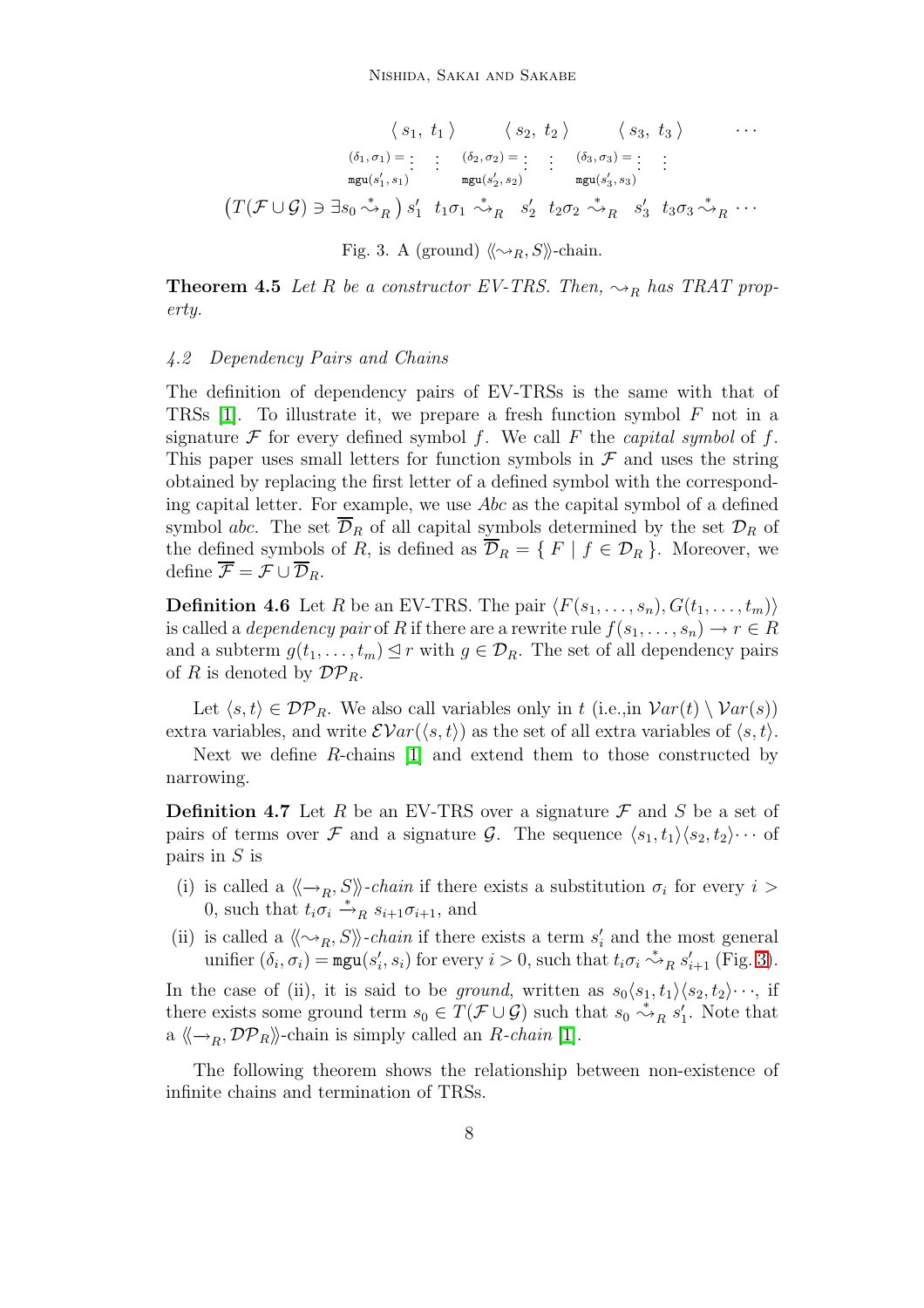**Theorem 4.8** ([\[1\]](#page-12-1)) Let R be a TRS. Then,  $SN^{\rightarrow R}$  if and only if there is no infinite R-chain.

Then, we extend the above theorem to that of the narrowing. The proof of the following theorem is given in Appendix [C.](#page-15-0)

<span id="page-8-0"></span>**Theorem 4.9** Let R be an EV-TRS and  $\sim_R$  has TRAT property.

- (i)  $SN^{\sim_R}$  if and only if there is no infinite  $\langle \langle \sim_R, \mathcal{DP}_R \rangle \rangle$ -chain.
- (ii) GSN<sup> $\sim$ R</sup> if and only if there is no infinite ground  $\langle \sim_R, \mathcal{DP}_R \rangle$ -chain.

#### 4.3 Eliminating All Extra Variables Using Argument Filtering

In the case of TRSs, the termination proof can be done by finding a reduction ordering to ensure no infinite chain. To find such an ordering, argument filtering functions [\[10\]](#page-12-5) are known to be useful.

**Definition 4.10** Let G be a signature. An *argument filtering* (AF, for short) is a function  $\pi$  such that for any  $f \in \mathcal{G}$ ,  $\pi(f)$  is either an integer i or a list  $[i_1, \ldots, i_m]$  of integers where  $n = \text{arity}(f), 1 \leq i \leq n, 1 \leq m \leq n$  and  $1 \leq i_1$  $\langle \cdots \langle i_m \rangle \leq n$ . Note that we assume  $\pi(f) = [1, \ldots, n]$  if  $\pi(f)$  is not defined explicitly. We can naturally extend  $\pi$  over terms as follows:

- $\pi(x) = x$  where  $x \in \mathcal{X}$ ,
- $\pi(f(t_1,\ldots,t_n)) = \pi(t_i)$  where  $\pi(f) = i$ , and
- $\pi(f(t_1,...,t_n)) = f(\pi(t_{i_1}),...,\pi(t_{i_m}))$  where  $\pi(f) = [i_1,...,i_m].$

Moreover,  $\pi$  is extended over a set S of term pairs as  $\pi(S) = \{ (\pi(s), \pi(t)) \mid$  $(s, t) \in S$  }.

This paper assumes that  $\pi(f)$  is not an integer but in form  $[i_1, \ldots, i_m]$  for every defined symbol  $f$ , and also for every capital symbol. We say that such an AF function is simple.

The definitions of orderings in this paper follows those in [\[17\]](#page-13-2). A *quasi*ordering  $\succeq$  is a reflexive and transitive relation, its strict part  $\succ$  is a partial ordering  $\succ^s$  defined as,  $s \succ^s t$  if and only if  $s \succsim t$  and  $t \not\succsim s$ , and its stable-strict part  $\succ$ <sup>ss</sup> is defined as,  $s \succ$ <sup>ss</sup> t if and only if  $s\sigma \succ$ <sup>s</sup> to for all ground substitutions  $\sigma$ . It is called well-founded if its stable-strict part is well-founded. A quasi*reduction* ordering is a well-founded quasi-ordering  $\gtrsim$  which is closed under contexts and substitutions.

**Definition 4.11** The ordering  $\sum_{\pi}$  determined by a quasi-ordering  $\sum$  and an AF  $\pi$  is defined as follows:

- $s \succsim_{\pi} t$  if and only if  $\pi(s) \succ \pi(t)$  or  $\pi(s) \equiv \pi(t)$ , and
- $s \succ_{\pi} t$  if and only if there are a contest C such that  $\pi(s) \succ C[\pi(t)]$ , or  $\pi(s)$  $\equiv C[\pi(t)]_p$  where  $\varepsilon < p$ .

It is known that  $\succsim_{\pi}$  above is a quasi-reduction ordering [\[1](#page-12-1)[,10](#page-12-5)[,17\]](#page-13-2).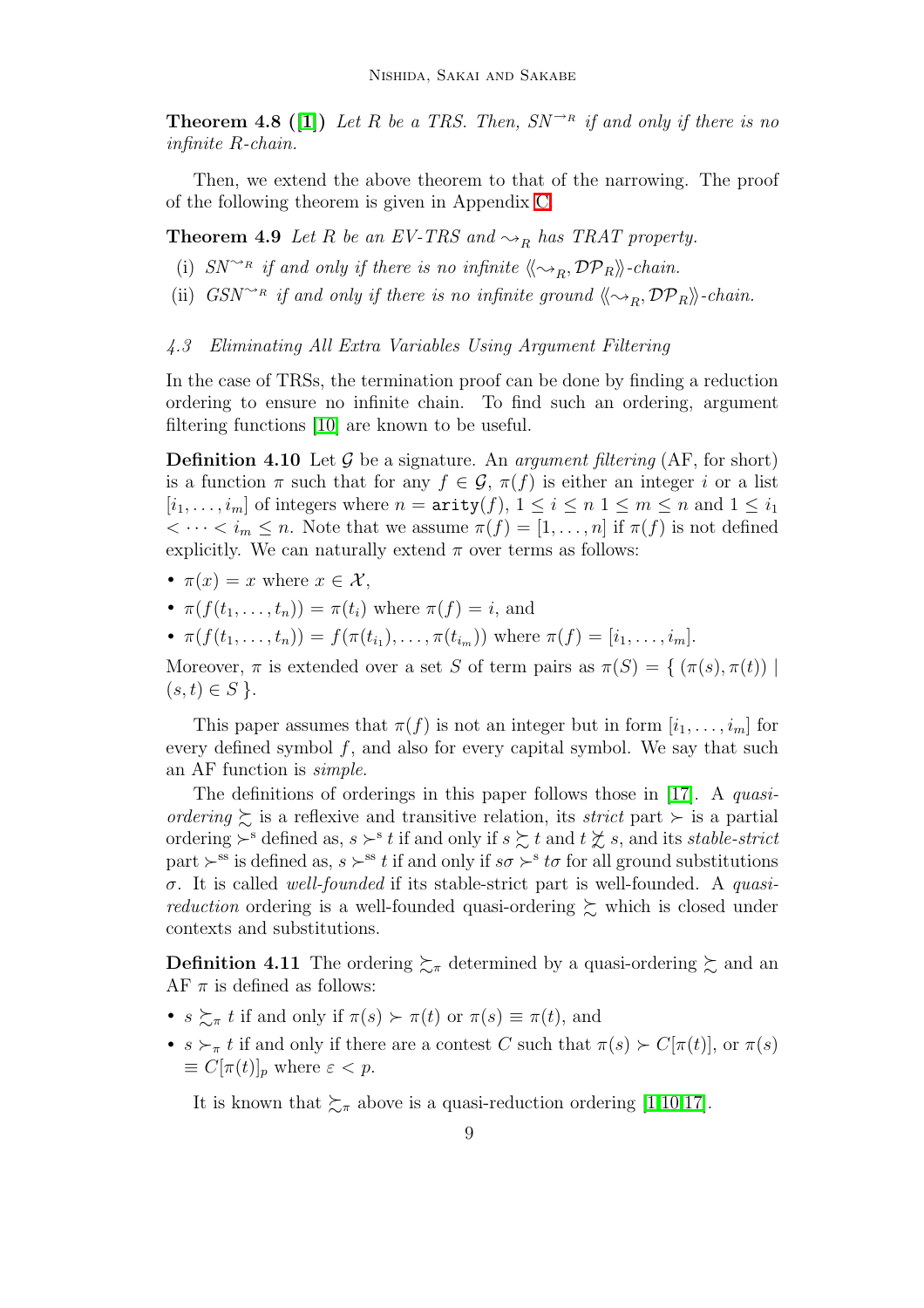To guarantee that no infinite chain exists, the following theorem is used.

<span id="page-9-2"></span>**Theorem 4.12** ([\[1\]](#page-12-1)) Let R be a TRS. There is no infinite R-chain if and only if there is an AF function  $\pi$  and a quasi-reduction ordering  $\gtrsim$  such that

- $l \succeq_{\pi} r$  for every rule  $l \to r \in R$ , and
- $s \succ_{\pi} t$  for every dependency pair  $\langle s,t \rangle \in {\cal DP}_R$ .

However, extra variables make it difficult to find such an ordering on proper EV-TRSs. Hence, we use AF functions again to eliminate all extra variables. Let R be an EV-TRS and  $\pi$  be an AF. We say that  $\pi$  eliminates all extra variables of R and  $\mathcal{DP}_R$  if  $\mathcal{V}ar(\pi(l)) \supseteq \mathcal{V}ar(\pi(r))$  for all rules  $l \to r \in R$  and  $Var(\pi(s)) \supset Var(\pi(t))$  for all dependency pairs  $\langle s,t \rangle \in \mathcal{DP}_R$ .

<span id="page-9-1"></span>**Proposition 4.13** Let R be an EV-TRS, S be a set of term pairs and  $\pi$  be a simple AF that eliminates all extra variables of R and S.

- (i) A ground  $\langle \langle \sim_{\pi(R)}, \pi(S) \rangle \rangle$ -chain is a  $\langle \langle \rightarrow_{\pi(R)}, \pi(S) \rangle \rangle$ -chain.
- (ii) For any  $\langle \langle \sim_{\pi(R)}, \pi(S) \rangle \rangle$ -chain  $\langle \pi(s_1), \pi(t_1) \rangle$   $\langle \pi(s_2), \pi(t_2) \rangle \cdots$ , if there exists a pair  $\langle s_i, t_i \rangle \in S$  (i > 0) such that  $\pi(t_i)$  is ground, then there exists  $a \langle \langle \rightarrow_{\pi(R)}, \pi(S) \rangle \rangle$ -chain  $\langle \pi(s_{i+1}), \pi(t_{i+1}) \rangle$   $\langle \pi(s_{i+2}), \pi(t_{i+2}) \rangle$  · · ·.

The proof of the following lemma is found in Appendix [C.](#page-15-0)

<span id="page-9-0"></span>**Lemma 4.14** Let R be an EV-TRS,  $\pi$  be a simple AF function that eliminates all extra variables of R and  $\mathcal{DP}_R$ . Let s and t be terms such that  $\pi(s)$  is ground. Then,  $s \stackrel{*}{\leadsto}_R t$  implies  $\pi(s) \stackrel{*}{\leadsto}_{\pi(R)} \pi(t)$ .

Note that  $\pi(s) \stackrel{*}{\leadsto}_{\pi(R)} \pi(t)$  if and only if  $\pi(s) \stackrel{*}{\leadsto}_{\pi(R)} \pi(t)$  since  $\pi(R)$  is a TRS and  $\pi(s)$  is ground.

No infinite  $\langle \langle \sim_{\pi(R)}, \pi(\mathcal{DP}_R) \rangle \rangle$ -chain gives us the following theorem.

<span id="page-9-3"></span>**Theorem 4.15** Let R be an EV-TRS and  $\pi$  be a simple AF that eliminates all extra variables of R and  $DP_R$ . Whenever there exists no infinite  $\langle\!\langle \rightarrow_{\pi(R)}, \pi({\cal DP}_R) \rangle\!\rangle$ -chain then

- (i) there exists no infinite ground  $\langle \langle \sim_R, \mathcal{DP}_R \rangle \rangle$ -chain, and
- (ii) there exists no infinite  $\langle \langle \sim_R, \mathcal{DP}_R \rangle \rangle$ -chain if  $\pi(t)$  is ground for all pairs  $\langle s,t \rangle \in {\cal DP}_R$ .

**Proof.** (i) is easily proved by constructing an infinite  $\langle \langle \rightarrow_{\pi(R)}, \pi(\mathcal{DP}_R) \rangle \rangle$ -chain from an infinite ground  $\langle \langle \sim_R, \mathcal{DP}_R \rangle \rangle$ -chain, using Lemma [4.14](#page-9-0) and Proposition [4.13](#page-9-1) (i). The claim (ii) is proved from Proposition [4.13](#page-9-1) (ii) and (i) of this theorem.  $\Box$ 

If there is no extra variable in  $\pi(R)$  and  $\pi(\mathcal{DP}_R)$ , we can check whether an infinite  $\langle\!\langle \sim_{\pi(R)}, \pi(\mathcal{DP}_R) \rangle\!\rangle$ -chain exists, by using the termination proof tech-niques [\[1](#page-12-1)[,2,](#page-12-2)[17\]](#page-13-2), which is used to prove  $SN^{\rightarrow R}$  of a TRS R.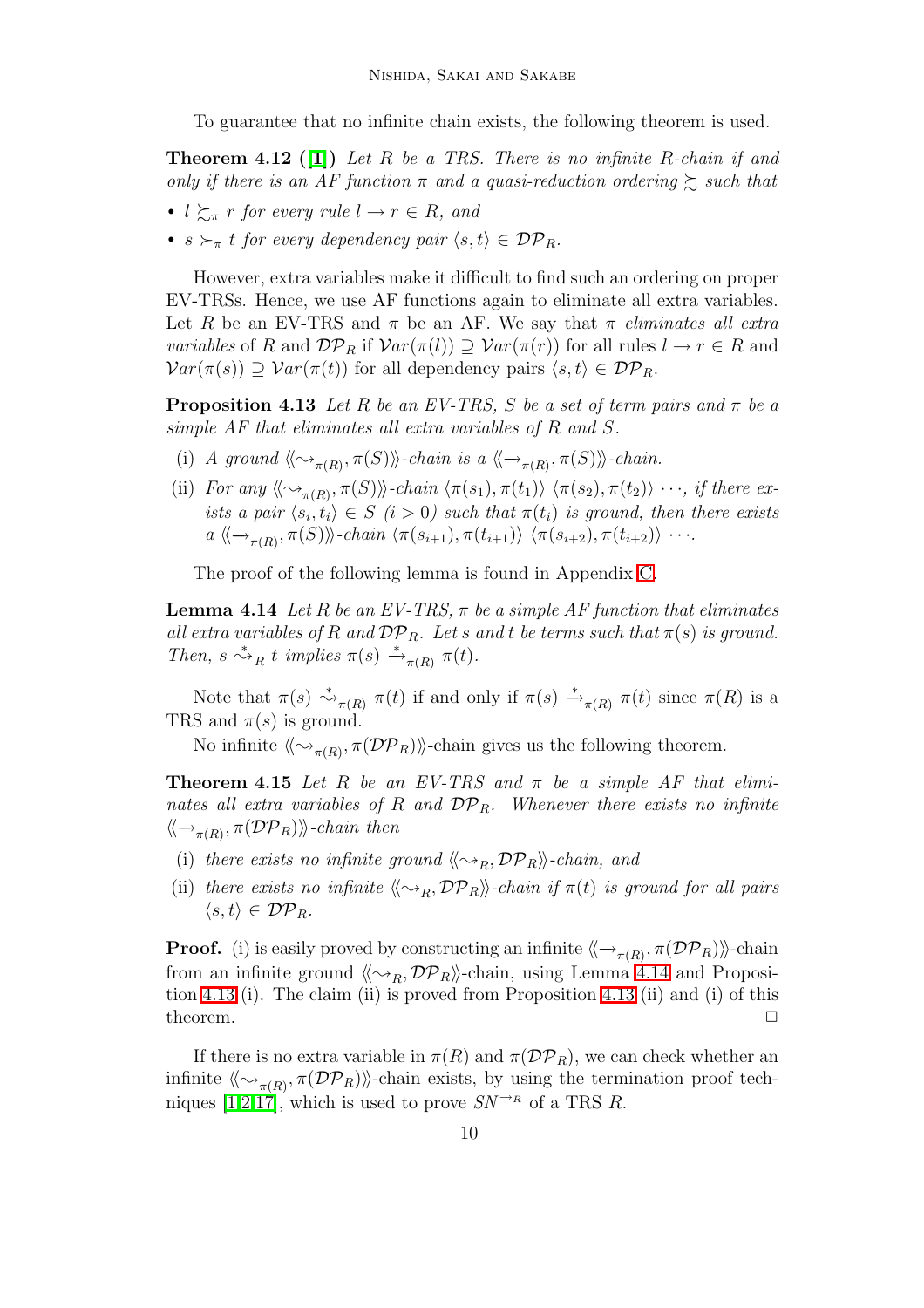#### 4.4 Termination Proof Theorem

<span id="page-10-0"></span>We conclude from Theorem [4.9,](#page-8-0) [4.12](#page-9-2) and [4.15](#page-9-3) as follows:

**Theorem 4.16** Let R be an EV-TRS and  $\sim_R$  has TRAT property. GSN<sup> $\sim_R$ </sup> holds if there exist a quasi-reduction ordering  $\gtrsim$  and a simple AF  $\pi$  that eliminates all extra variables of R and  $DP_R$ , which satisfy both of the followings:

- (i)  $l \succeq_{\pi} r$  for every rule  $l \to r \in R$ , and
- (ii)  $s \succ_{\pi} t$  for every dependency pair  $\langle s,t \rangle \in \mathcal{DP}_R$ .

Moreover, in the above case,  $SN^{\rightarrow_R}$  if (iii)  $\pi(t)$  is ground for all  $\langle s,t \rangle \in \mathcal{DP}_R$ .

**Proof.** Assume that R is not  $GSN^{\rightarrow R}$ . Then, from the contraposition of Theorem [4.9](#page-8-0) and [4.15,](#page-9-3) there exists an infinite  $\langle\langle \sim_{\pi(R)}, \pi(\mathcal{DP}_R) \rangle\rangle$ -chain. On the other hand, let a TRS  $R' = \{ l \to r \sigma |_{\mathcal{EVar}(\rho)} \mid \rho : l \to r \in R, (\forall x \in$  $\mathcal{E}Var(\rho), x\sigma \in T(\mathcal{C}_R)$  }, we have  $\pi(R) = \pi(R')$  and  $\pi(\mathcal{DP}_R) = \pi(\mathcal{DP}_{R'}).$ Moreover,  $SN \rightarrow R$ <sup>t</sup> from Theorem [4.12.](#page-9-2) However, there exists an infinite  $\langle \langle \rightarrow_R, \mathcal{DP}_R \rangle \rangle$ -chain from Proposition [4.13.](#page-9-1) Therefore, contradiction.

Note that Theorem [4.16](#page-10-0) is also usable to check whether  $SN^{\leadsto_R}$  of a TRS R holds, although the result is very restrictive because narrowing sequences seldom terminate. For example, even a simple TRS  $\{f(s(x)) \rightarrow f(x)\}\$  which terminates is not  $SN^{\leadsto R}$ , since term  $f(y)$  with variable y leads to an infinite narrowing sequence.

Remark that we can easily modify Theorem [4.16](#page-10-0) (ii) and (iii) stronger by using dependency graphs [\[1\]](#page-12-1); the condition (ii) is that for every cycle  $\mathcal P$  of dependency pairs, (a)  $s \succsim_{\pi} t$  for every  $\langle s,t \rangle \in \mathcal{P}$ , and (b)  $s \succ_{\pi} t$  for at least one  $\langle s,t\rangle \in \mathcal{P}$ ; the condition (iii) is that for every cycle  $\mathcal{P}, \pi(t)$  is ground for at least one  $\langle s,t \rangle \in \mathcal{P}$ . Such an extended theorem is more powerful.

<span id="page-10-1"></span>**Example 4.17** Consider  $R_1$  in Example [2.1](#page-2-0) again. The set of its dependency pairs is  $\mathcal{DP}_{R_1} = \{ \langle G(x), H(x, y) \rangle, \langle H(0, x), F(x, x) \rangle \}.$  The dependency pair sequence  $\langle G(x), H(x, y) \rangle \langle H(0, x), F(x, x) \rangle$  is an  $\langle \langle \sim_{R_1}, \mathcal{DP}_R \rangle \rangle$ -chain and  $G(0)\langle G(x), H(x, y)\rangle \langle H(0, x), F(x, x)\rangle$  is a ground one.

Let  $\pi_1$  be a simple AF function with

$$
\pi_1(h) = \pi_1(H) = \pi_1(s) = \pi_1(g) = \pi_1(G) = \pi_1(f) = \pi_1(F) = [
$$
 ].

Then, we have  $\pi_1(R_1) = \{ f \to s, g \to h, h \to f, a \to b \}$  and  $\pi_1(\mathcal{DP}_{R_1}) =$  $\{\langle G, H \rangle, \langle H, F \rangle\}$ . It is clear that no infinite  $\langle \langle \rightarrow_{\pi_1(R_1)}, \pi_1(\mathcal{DP}_1) \rangle \rangle$ -chain exists. Moreover,  $\pi_1(\mathcal{DP}_1)$  is ground, and hence  $SN^{\leadsto_{R_1}}$  holds.

**Example 4.18** Consider the constructor EV-TRS  $R_5 = \{a \rightarrow d(c(y))\}\cup\{c(y)\}$ R<sub>3</sub>. Let  $\pi_5$  be an AF function with  $\pi_5(c) = [$ . Now we have  $\pi_5(R_5) =$ { $a \rightarrow d(c), d(0) \rightarrow 0, d(s(x)) \rightarrow s^2(d(x))$ } and  $\pi_5(\mathcal{DP}_{R_5}) = {\langle A, D(c) \rangle}$ ,  $\langle D(s(x)), D(x)\rangle$ . The inequalities  $a \succsim_{\pi_5} d(c), d(0) \succsim_{\pi_5} 0, d(s(x)) \succsim_{\pi_5} d(x),$  $A \succ_{\pi_5} D(c)$ , and  $D(s(x)) \succ_{\pi_5} D(x)$  hold where based quasi-ordering  $\succsim$  is a recursive path ordering with  $a > d$  and  $A > D$ . Therefore,  $GSN^{\sim_{R_5}}$  holds. It is clear that  $SN^{\leadsto_{R_5}}$  does not hold.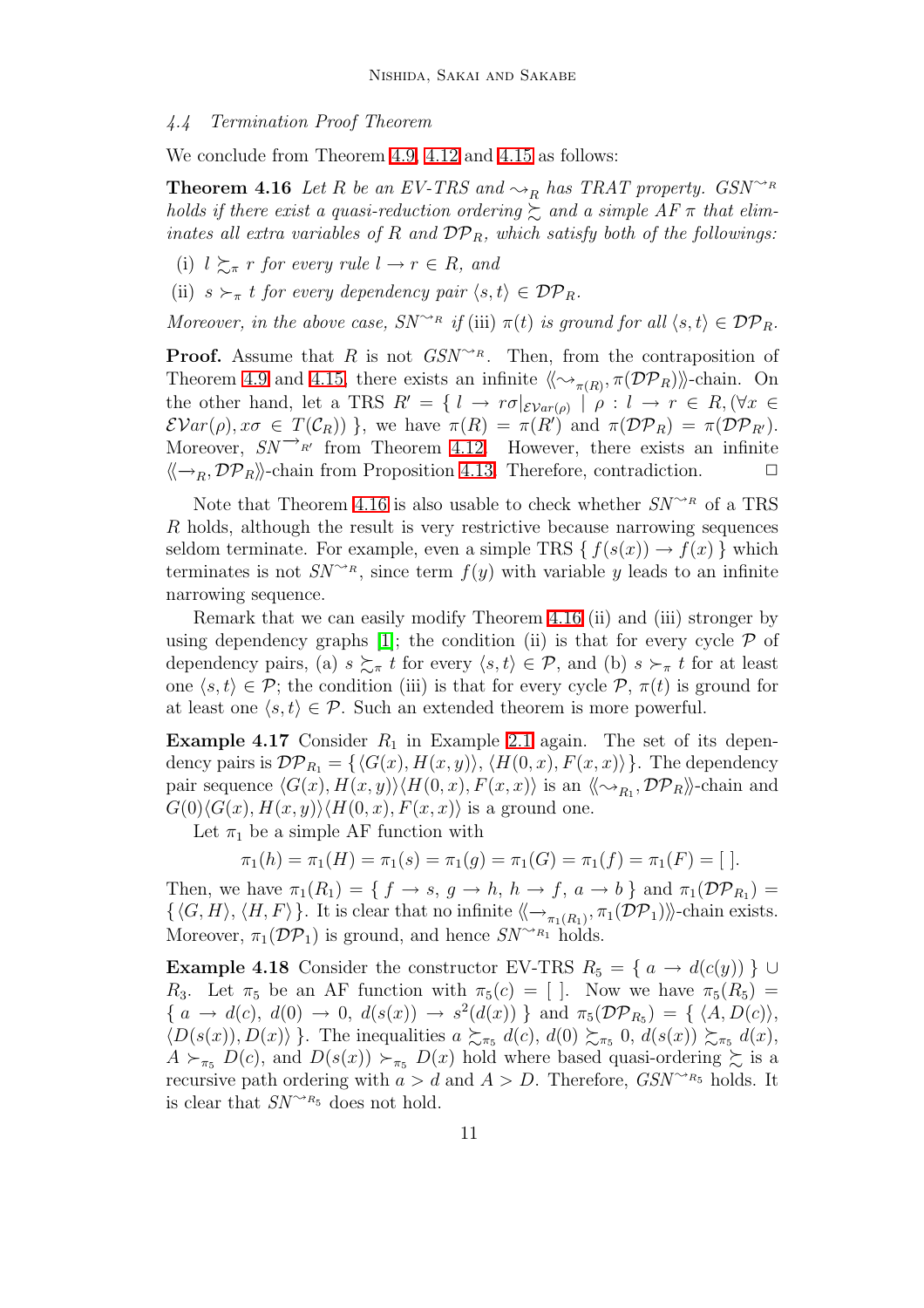The following corollary is a little weaker but easier to use than Theorem [4.16.](#page-10-0)

<span id="page-11-1"></span>**Corollary 4.19** Let R be an EV-TRS,  $\rightsquigarrow_R$  have TRAT property and  $\pi$  be a simple AF that eliminates all extra variables of R and  $DP_R$  and that satisfies  $\pi(\mathcal{DP}_R) = \mathcal{DP}_{\pi(R)}$ . Then,  $SN \to_{\pi(R)}$  implies  $GSN \to R$ . Moreover, if  $\pi(t)$  is ground for all  $\langle s,t \rangle \in \mathcal{DP}_R$  then  $SN^{\sim_R}$ .

In Example [4.17,](#page-10-1) we have  $\pi_1(\mathcal{DP}_{R_1}) = \mathcal{DP}_{\pi_1(R_1)}$ , and  $\pi_1(R_1)$  is ground. Hence, Corollary [4.19](#page-11-1) is usable to prove  $GSN^{\leadsto R_1}$  and  $SN^{\leadsto R_1}$ .

According to Proposition [4.4](#page-6-0) (ii) and Theorem [4.5,](#page-6-1) for an EV-TRS  $R$ , each of followings is possible:

- to prove  $GSN^{\leadsto_R}$  where R is right-linear,
- to prove that  $SN_t^{\rightsquigarrow_R}$  for all linear terms t, where R is right-linear,
- to prove  $GSN^{\rightarrow R}$  where R is a constructor system, and
- <span id="page-11-0"></span>• to prove  $SN^{\leadsto_R}$  where R is a constructor system.

## 5 Related Works

In studies on normalizing reduction strategies [\[5,](#page-12-6)[6,](#page-12-7)[13,](#page-12-8)[18\]](#page-13-4), several kinds of EV-TRSs as approximations of TRSs are used. Arbitral reduction systems [\[5](#page-12-6)[,9\]](#page-12-9) can be formalized as EV-TRSs whose right-hand sides are extra variables. They introduced an  $\Omega$ -reduction system to simulate the reduction sequence, which is a special case of narrowing extended in this paper. Although they are terminating, the theorems in Section [4](#page-5-0) does not work to show their termination. The reason is that argument filtering method in this paper cannot eliminate all extra variables of collapsing rules. To overcome this problem is one of future works.

There are some studies on narrowing of conditional TRSs (CTRSs) with extra variables [\[4,](#page-12-10)[11,](#page-12-11)[12\]](#page-12-12). The targets of their results are 3-CTRSs, in which every extra variable must appear in condition parts. On the other hand, EV-TRSs belong to 4-CTRSs which are CTRSs with no restrictions, but not to 3-CTRSs. In addition, the CTRS, from which our motivating EV-TRS  $R_2$  in Fig. [2](#page-4-0) is obtained by transformation, is not 3-CTRS but 4-CTRS.

Some termination criteria for narrowing and E-narrowing have shown in [\[3\]](#page-12-13). The results in [\[3\]](#page-12-13) treats TRSs in which the height of the left-hand side of rewrite rules is less than two.

## Acknowledgments

This work is partially supported by Grants from Ministry of Education, Science and Culture of Japan #15500007, the project of Nagoya University titled the Intelligent Media Integration as one of the 21st Century COE of JAPAN, and the Nitto Foundation.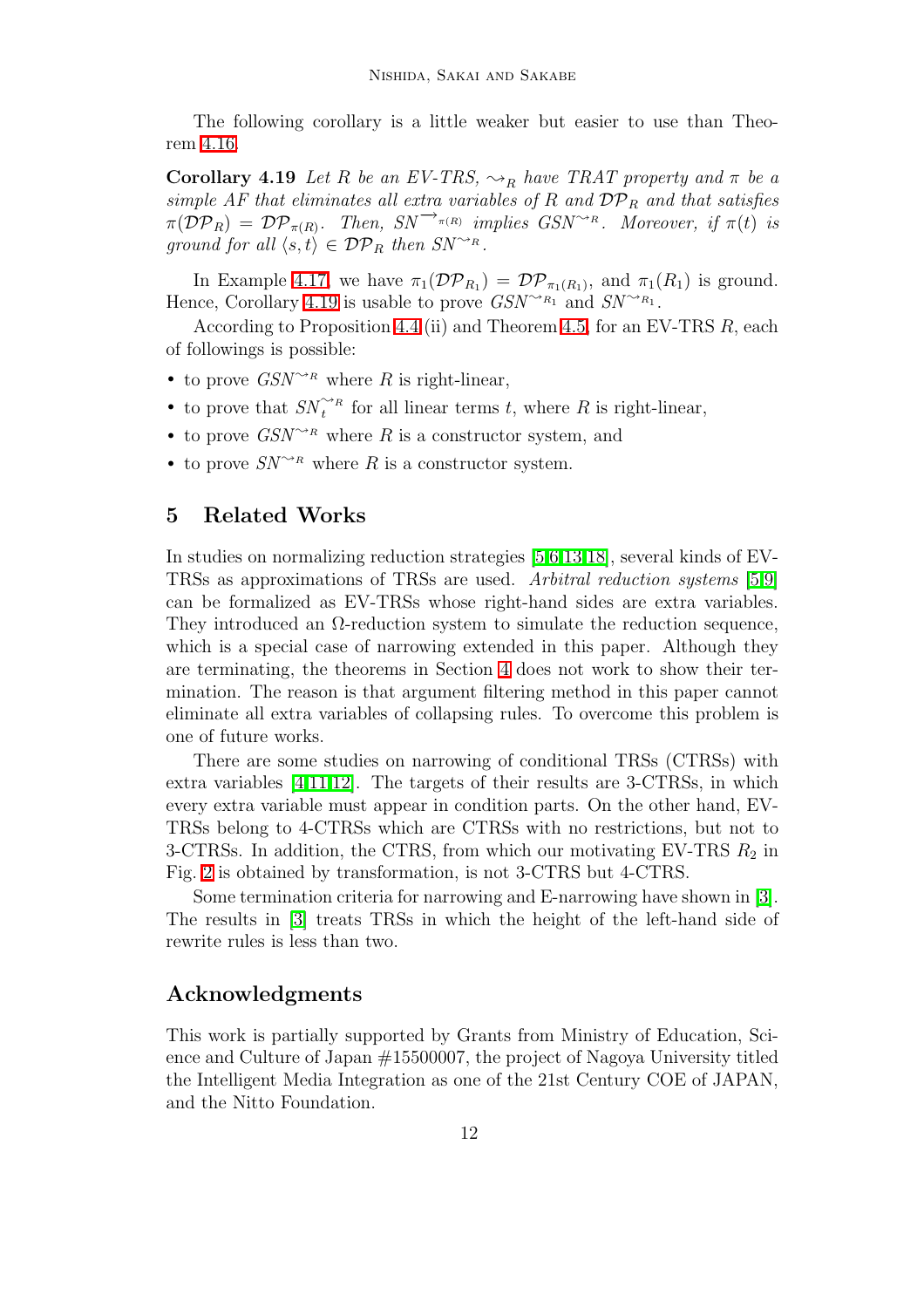## <span id="page-12-1"></span>References

- <span id="page-12-2"></span>[1] Arts, T. and J. Giesl, Termination of term rewriting using dependency pairs, Theoretical Computer Science 236 (2000), pp. 133–178.
- <span id="page-12-13"></span>[2] Baader, F. and T. Nipkow, "Term Rewriting and All That," Cambridge University Press, 1998.
- [3] Christian, J., Some termination criteria for narrowing and E-narrowing, in: D. Kapur, editor, Proceedings of the 11th International Conference on Automated Deduction, LNAI 607, 1992, pp. 582–588.
- <span id="page-12-10"></span>[4] Hanus, M., On extra variables in (equational) logic programming, in: Proceedings of the 12th International Conference on Logic Programming (1995), pp. 665– 679.
- <span id="page-12-7"></span><span id="page-12-6"></span>[5] Huet, G. and J.-J. Lèvy, Call-by-need computations in non-ambiguous linear term rewriting systems, Technical Report 359, INRIA (1979).
- [6] Huet, G. and J.-J. Lèvy, *Computations in orthogonal rewriting systems*, I and II, in: J.-L. Lassez and G. Plotkin, editors, Computational Logic: Essays in Honor of Alan Robinson, MIT Press, Cambridge, 1991, pp. 395–443.
- <span id="page-12-0"></span>[7] Hullot, J.-M., Canonical forms and unification, in: Proceedings of the 5th International Conference on Automated Deduction, LNCS 87, 1980, pp. 318– 334.
- <span id="page-12-3"></span>[8] Klop, J. W., Term rewriting systems, in: S. Abramsky, D. M. Gabbay and T. S. E. Maibaum, editors, Handbook of Logic in Computer Science 2, Oxford University Press, New York, 1992, pp. 2–116.
- <span id="page-12-9"></span>[9] Klop, J. W. and A. Middeldorp, Sequentiality in orthogonal term rewriting systems, Journal of Symbolic Computation 12 (1991), pp. 161–195.
- <span id="page-12-5"></span>[10] Kusakari, K., M. Nakamura and Y. Toyama, Argument filtering transformation, in: Proceedings of International Conference on Principles and Practice of Declarative Programming, LNCS 1702, 1999, pp. 47–61.
- <span id="page-12-11"></span>[11] Middeldorp, A. and E. Hamoen, Completeness results for basic narrowing, Applicable Algebra in Engineering, Communication and Computing 5 (1994), pp. 213–253.
- <span id="page-12-12"></span>[12] Middeldorp, A., T. Suzuki and M. Hamada, Complete selection functions for a lazy conditional narrowing calculus, Journal of Functional and Logic Programming 2002 (2002).
- <span id="page-12-8"></span>[13] Nagaya, T., M. Sakai and Y. Toyama, NVNF-sequentiality of left-linear term rewriting systems, Technical Report 918, RIMS (1995).
- <span id="page-12-4"></span>[14] Nishida, N., M. Sakai and T. Sakabe, Improving efficiency of computation of right-linear constructor term rewriting systems with extra variables, in: Proceedings of the 20th Conference of Japan Society for Software Science and Technology, 1992, in Japanese.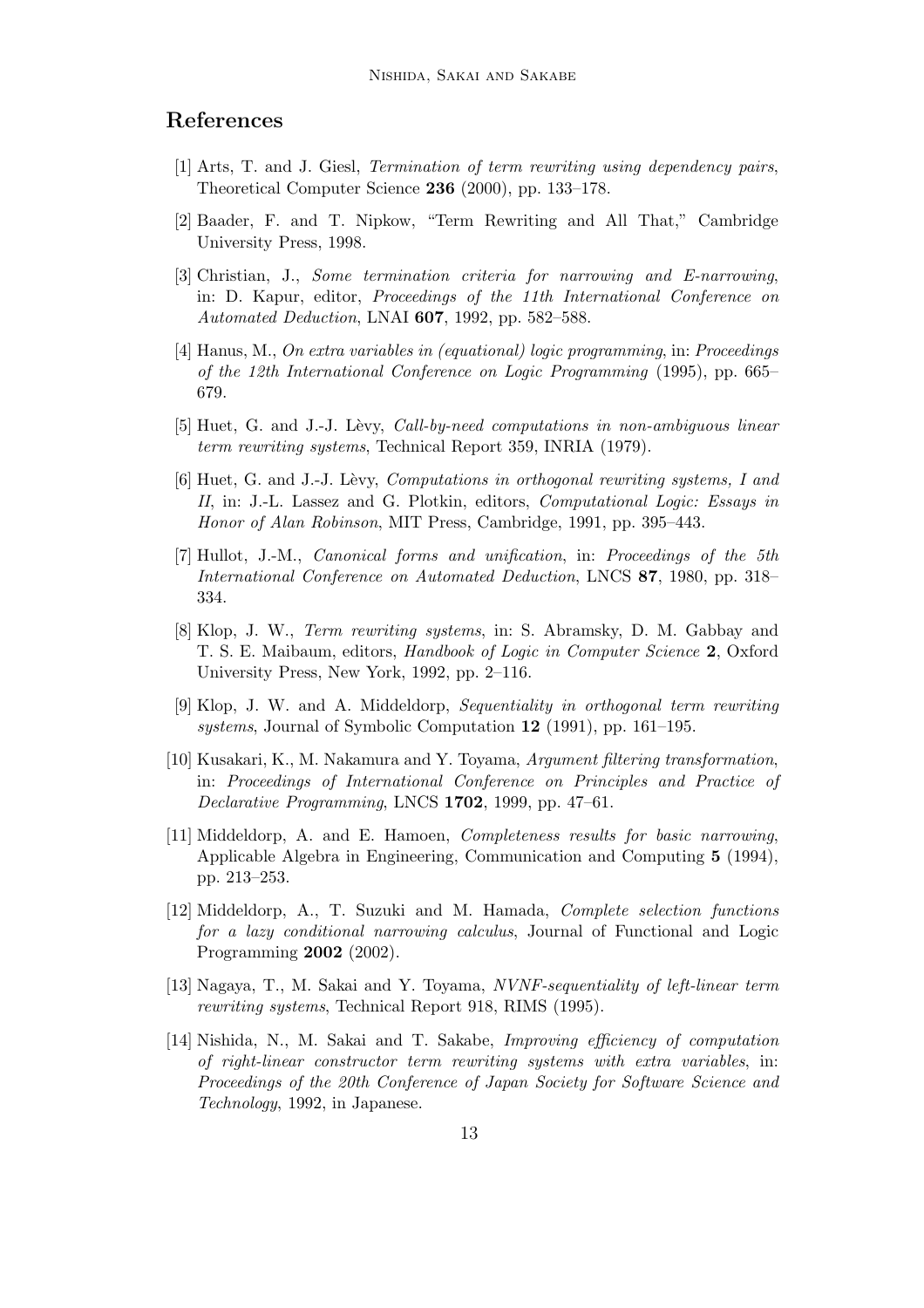- <span id="page-13-0"></span>[15] Nishida, N., M. Sakai and T. Sakabe, Generation of a TRS implementing the inverses of the functions with specified arguments fixed, Technical Report COMP 2001-67, the Institute of Electronics, Information and Communication Engineers (2001), in Japanese.
- <span id="page-13-1"></span>[16] Nishida, N., M. Sakai and T. Sakabe, Generation of inverse term rewriting systems for pure treeless functions, in: Y. Toyama, editor, Proceedings of Rewriting in Proof and Computation, 2001, pp. 188–198.
- <span id="page-13-4"></span><span id="page-13-2"></span>[17] Ohlebusch, E., "Advanced Topics in Term Rewriting," Springer-Verlag, 2002.
- [18] Oyamaguchi, M., NV-sequentiality: a decidable condition for call-by-need computations in term rewriting systems, SIAM Journal on Computing 22 (1993), pp. 114–135.

## <span id="page-13-3"></span>A EV-safe Reduction Sequences

Here, we give a precise definition of the EV-safe reduction sequences on EV-TRSs. Let t be a term and x be a variable. The set of all positions of x in t is denoted by  $\mathcal{O}_x(t)$ . Let  $P, Q \subseteq \mathcal{O}(t)$ . We write  $P \leq Q$  if for all  $q \in Q$  there exists some  $p \in P$  such that  $p \leq q$ . The set  $P \setminus p$  is defined as  $P \setminus p = \{ q \mid pq \in P \}$ . The minimal set of P is defined as  $min(P) = \{ p | p \in P, \neg (\exists q \in P, q < p) \}.$ For example,  $min({11, 1, 2}) = {1, 2}$ . P is said to be minimal if  $P = min(P)$ . We define the minimal set of union of P and Q as  $P \sqcup Q = \min(P \cup Q)$ , and the minimal set of intersection of  $P$  and  $Q$  as

$$
P \sqcap Q = \{ p \mid p \in \min(P), (\exists q \in \min(Q), q \le p) \}
$$

$$
\cup \{ q \mid q \in \min(Q), (\exists p \in \min(P), p \le q) \}.
$$

For example,  $\{11, 22\} \sqcup \{112, 2, 31\} = \{11, 2, 31\}$  and  $\{11, 22\} \sqcap \{112, 2, 31\}$  $= \{112, 22\}.$ 

We give the notion of the transition of positions at one-step reduction, adding the positions of extra variables.

**Definition A.1** Let a rewrite rule  $\rho: l \to r$ , let P be a minimal set of positions and p be a position. We write  $P \Rightarrow^{[p,\rho]} Q$  if there is no position q in P such that  $q \leq p$ , and  $Q = \min(Q')$  for some Q' defined as follows:

$$
Q' = (P \setminus \{ q \mid p \le q \}) \sqcup \left( \bigsqcup_{x \in \mathcal{E} \mathcal{V}ar(\rho)} \{ pq \mid q \in \mathcal{O}_x(r) \} \right)
$$

$$
\sqcup \left( \bigsqcup_{x \in \mathcal{V}ar(l)} \{ pqw \mid q \in \mathcal{O}_x(r), w \in (\bigcap_{q' \in \mathcal{O}_x(l)} P \setminus pq') \} \right).
$$

Note that if  $P \subseteq \mathcal{O}(C[l\sigma]_p)$  then  $Q \subseteq \mathcal{O}(C[r\sigma]_p)$ .

This notion of transition is similar to that of descendants that follow redex positions  $[6]$ . We use a set of positions, such as P and Q, to represent positions, under which reductions are prohibited. The notation of  $P \Rightarrow^{[p,\rho]} Q$  shows the transition in the one-step reduction at the position p by the rule  $\rho$ . For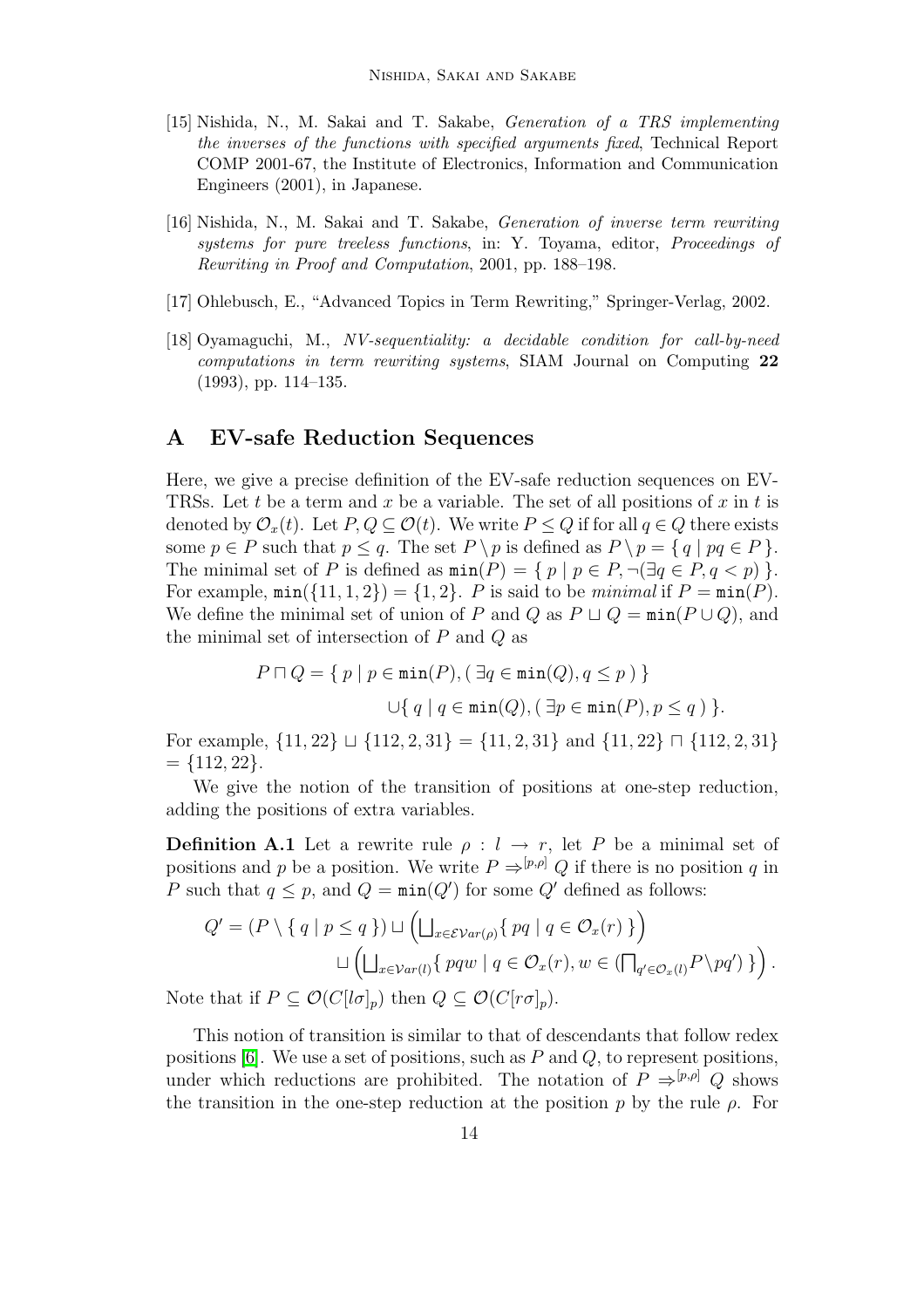example, considering  $P = \{11, 2\} \subseteq \mathcal{O}(h(f(s(y), 0, 0))$  and a rule  $\rho : f(x, 0) \to f(x, 0)$  $g(x, x)$ , we have  $P \Rightarrow^{[1,\rho]} \{11, 12, 2\}$ . Now, we define EV-safety as follows.

**Definition A.2** Let R be an EV-TRS,  $\rho_i : l_i \to r_i \in R$  and  $P_0 \subseteq \mathcal{O}(s_0)$ be minimal. We say that the reduction sequence  $s_0 \rightarrow_R^{[p_0,\rho_0]}$  $\begin{bmatrix} p_0, \rho_0 \end{bmatrix}$   $s_1 \rightarrow_R^{[p_1, \rho_1]}$  $\mathop{R}\limits^{\left[ p_1, p_1 \right]} \cdots$  is EV-safe with respect to  $P_0$ , if  $P_0 \Rightarrow^{[p_0,p_0]} P_1 \Rightarrow^{[p_1,p_1]} \cdots$  holds. In the above case, we write  $P_0: s_0 \to_R^{[p_0,\rho_0]} P_1: s_1 \to_R^{[p_1,\rho_1]}$  $R^{[p_1,p_1]}\cdots$  Especially, it is simply called EV-safe if  $P_0 = \emptyset$ .

**Example A.3** Consider  $R_1$  in Example [2.1.](#page-2-0) The sequence  $g(0) \rightarrow_{R_1} h(0,0)$  $\rightarrow_{R_1} f(0,0) \rightarrow_{R_1} s(0)$  is EV-safe because of

$$
\emptyset : g(0) \to_{R_1} \{2\} : h(0,0) \to_{R_1} \emptyset : f(0,0) \to_{R_1} \emptyset : s(0).
$$

On the other hand, the sequence  $g(0) \rightarrow_{R_1} h(0, a) \stackrel{*}{\rightarrow}_{R_1} h(0, b)$  is not EV-safe since the subterm  $a$  of  $h(0, a)$  is reduced.

## <span id="page-14-0"></span>B Proofs of Theorem [3.4](#page-5-1) and [3.5](#page-5-2)

We prepare the following lemmas to prove the completeness. The first one can be easily proved.

<span id="page-14-1"></span>**Lemma B.1** Let  $(\sigma, \sigma')$  be the most general unifier of terms s and t. For any unifier  $(\theta, \theta')$  of s and t, there exists a substitution  $\delta$  such that  $s\sigma\delta \equiv s\theta$  and  $t\sigma'\delta \equiv t\theta'.$ 

<span id="page-14-2"></span>**Lemma B.2** Let R be an EV-TRS. Let  $s\theta \rightarrow_R^{[p,\rho]}$  $R^{\left(p,\rho\right)}$  t. If  $s\vert_{p}$  is not a variable then there are a term t' and a substitution  $\theta'$  such that  $s \sim_R^{[p,\rho]}$  $\mathop{R}\limits^{[p,\rho]}$  t' and  $t\equiv t'\theta'.$ Moreover, for a minimal set P such that  $P \leq \mathcal{O}_{\mathcal{X}}(s)$ ,  $P \Rightarrow^{[p,\rho]} Q$  implies Q  $\leq \mathcal{O}_{\mathcal{X}}(t').$ 

**Proof.** Suppose that  $\rho: l \to r \in R$ ,  $s\theta \equiv C[l\sigma]_p$  and  $t \equiv C[r\sigma]_p$ . We can assume that  $\mathcal{D}om(\theta) \cap \mathcal{D}om(\sigma) = \emptyset$  and  $\mathcal{D}om(\theta) = \mathcal{V}ar(s)$  without loss of generality.

Let a context C' and a non-variable term v such that  $s \equiv C'[v]_p$ . Then we have  $s\theta \equiv C'\theta[v\theta]_p \equiv C[l\sigma]_p$ . It follows from  $v\theta \equiv l\sigma$  that  $(\theta, \sigma)$  is a unifier of s and  $C[l]_p$ . Then there exists the most general unifier  $(\delta, \sigma')$ , and we have  $VRan(\delta) \cap (Var(s) \setminus Dom(\delta)) = \emptyset$  and  $x\sigma' \notin Var(C\delta)$  for all  $x \in Evar(\rho)$ from the definition of  $\leadsto_R$ . Hence we have  $s \equiv C'[v]_p \leadsto_R C' \delta[r\sigma']_p$ . On the other hand, it follows from  $Var(C') \subseteq Var(s) = Dom(\theta)$  and Lemma [B.1](#page-14-1) that  $v\delta\theta' \equiv l\sigma'\theta'$  for some substitution  $\theta'$ , and hence we have  $r\sigma'\theta' \equiv r\sigma$  and  $C'\delta\theta'$  $\equiv C'\theta \equiv C$ . Hence,  $t \equiv C[r\sigma]_p \equiv C'\delta\theta'[r\sigma'\theta']_p \equiv (C'\delta[r\sigma']_p)\theta'$ , which conclude the first part of the proof by taking  $t' \equiv C' \delta [r \sigma]_p$ .

Now, suppose  $P \Rightarrow^{[p,\rho]} Q$ , and we show that  $Q \leq \mathcal{O}_{\mathcal{X}}(t')$ . Let  $q \in \mathcal{O}_{\mathcal{X}}(t')$ . Consider the case that  $p \not\leq q$ . Since  $q \not\leq p$  from  $t' \equiv C' \delta [r \sigma']_p$ , we have q  $\in \mathcal{O}_{\mathcal{X}}(C'\delta)$ . There exists  $q' \leq q$  such that  $q' \in \mathcal{O}_{\mathcal{X}}(C') \subseteq \mathcal{O}_{\mathcal{X}}(s)$ . It follows from  $p \in \mathcal{O}_{\mathcal{X}}(s)$  that  $p' \leq q'$  for some  $p' \in P$ . Thus,  $p' \in Q$  follows from P  $\Rightarrow^{[p,\rho]} Q$ . We have shown  $p' \leq q$  and  $p' \in Q$ . Consider the case that  $p \leq q$ .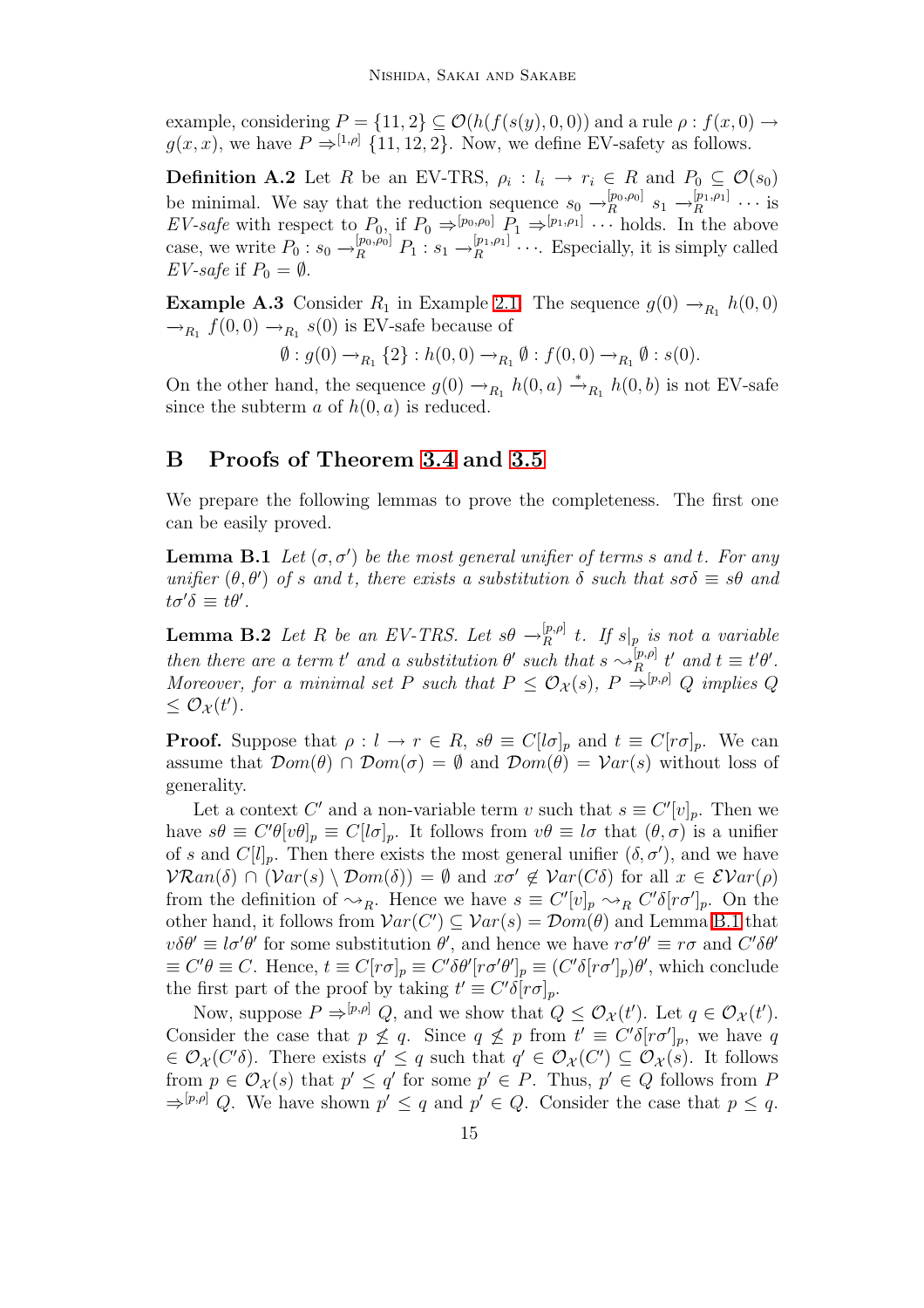If q was introduced by means of an extra variable, that is  $q = pq'$  and  $r|_{q'} \equiv$  $x \in \mathcal{E}Var(\rho)$  for some q', we have  $pq' \in Q$ . Otherwise, q was moved via the reduction, that is  $q = pq'w$  and  $r|_{q'} \equiv y$  for some  $y \in Var(l)$  and  $w \in \mathcal{O}_{\mathcal{X}}(y\sigma')$ . Then, we can show  $p' \leq pq'w$  for some  $p' \in Q$ , from the fact that there exists  $p'' \in P$  satisfying  $p'' \leq pq'w$  for all q' such that  $l|_{q'} \equiv y$ .

**Theorem [3.4](#page-5-1)** Let R be an EV-TRS. Let s and t be ground terms. If  $s \stackrel{*}{\rightarrow}_R$ t is EV-safe then there exist a term t' and substitution  $\theta$  such that  $s \stackrel{*}{\leadsto}_R t'$ and  $t \equiv t'\theta$ .

**Proof.** From Lemma [B.2,](#page-14-2) we can easily prove the following claim by induction on *n*: if  $P : s'\theta \xrightarrow{n} P' : t$  and  $P \leq \mathcal{O}_{\mathcal{X}}(s)$ , then  $s' \xrightarrow{s} R t'$  and  $t'\theta' \equiv t$  for some  $t'$  and  $\theta'$ . ✷

**Theorem [3.5](#page-5-2)** Let R be a right-linear EV-TRS. Let s and t be ground terms. Then,  $s \stackrel{*}{\rightarrow}_R t$  implies  $s \stackrel{*}{\rightarrow}_R t'$  and  $t \equiv t'\theta$  for some linear term t' and substitution θ.

**Proof.** We prove by induction on n that  $s \stackrel{n}{\rightarrow}_R t$  implies  $s \stackrel{*}{\rightarrow}_R t'$  and  $t \equiv t'\theta$ for some linear term  $t'$  and some substitution  $\theta$ . The case of  $n = 0$  is trivial. Suppose  $s \xrightarrow{n-1} u \rightarrow_R t$ . By induction hypothesis, there exist a linear term u' and a substitution  $\theta'$  such that  $s \stackrel{*}{\leadsto}_R u'$  and  $u'\theta' \equiv u$ .

- Consider the case  $p \in \mathcal{O}_{\mathcal{F}}(u')$ . Then, we have  $u'\theta' \equiv C[l\sigma]_p$ . From the first part of Lemma [B.2](#page-14-2) and from Proposition [4.4,](#page-6-0) there exist a linear term  $t'$ and a substitution  $\theta'$  such that  $u' \sim_R t'$  and  $t \equiv t'\theta'$ .
- Consider the case  $p \in \mathcal{O}_{\mathcal{X}}(u')$ . Suppose  $u \equiv C[l\sigma]_p \to_R^{[p,\rho]} C[r\sigma] \equiv t$  where  $\rho: l \to r \in R$ . Then, we have  $u'|_q \equiv y$  and  $p = qq'$  for some  $y \in Var(u')$ , q and q'. From the linearity of u', we have  $u' \equiv C'[y]_q$  and  $y\theta' \equiv C''[l\sigma]_{q'}$ for some C' and C''. Let  $\theta = \theta'|_{\mathcal{D}om(\theta')\setminus\{y\}} \cup \{y \mapsto C''[r\sigma]_{q'}\}$ . Then,  $\theta$  is a substitution, and we have  $s \stackrel{*}{\leadsto}_R u'$  and  $u'\theta \equiv C'\theta[y\theta]_q \equiv C[r\sigma]_p \equiv t$ .

 $\Box$ 

### <span id="page-15-0"></span>C Proofs of Theorem [4.5,](#page-6-1) [4.9](#page-8-0) and Lemma [4.14](#page-9-0)

Let  $s \sim_R^q t$ . Then, we write  $s \sim_R^{p<} t$  if  $p < q$ , and write  $s \sim_R^{p \leq} t$  if  $p \leq q$ . A substitution  $\theta$  is said to be  $SN^{\rightarrow}$ , written as  $SN_{\theta}^{\rightarrow}$ , if  $SN_{x\theta}^{\rightarrow}$  for all  $x \in \mathcal{D}om(\theta)$ .

**Theorem [4.5](#page-6-1)** Let R be a constructor EV-TRS. Then,  $\sim_R$  has TRAT property.

**Proof.** For a constructor system  $R$ , the followings hold obviously.

- (i) Let  $SN_t^{\rightsquigarrow_R}$  and  $t \searrow_R t'$ . Then,  $SN_{\delta}^{\rightsquigarrow_R}$ .
- (ii)  $SN_t^{\rightsquigarrow_R}$  implies  $SN_{t\theta}^{\rightsquigarrow_R}$  for all substitution  $\theta$  with  $SN_{\theta}^{\rightsquigarrow_R}$ .

Assuming that there exists an almost terminating sequence  $t \equiv t_0 \sim_{R}^{\varepsilon < t_1} t_1$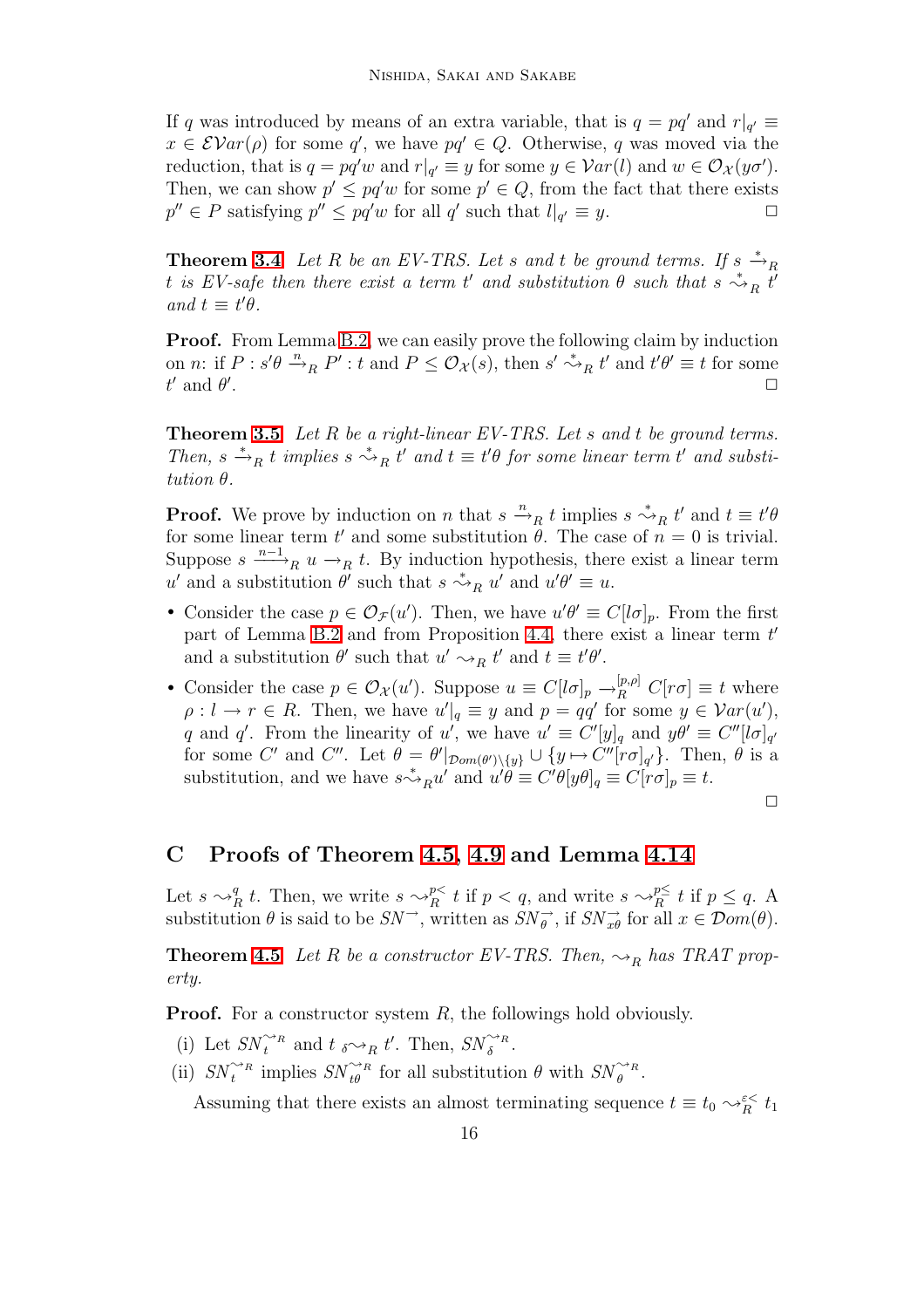$\rightsquigarrow_R^{\varepsilon\lt}$   $\cdots$  which is not top reduced, we show a contradiction that there exists a proper subterm u of t that  $\neg SN_{u}^{\sim_R}$ . Let  $t_i \equiv f(t_{i,1}, \ldots, t_{i,n})$  without loss of generality. From the infinite sequence, for every i, there exists j such that  $t_{i,j}$  $\delta_i \sim_R t_{i+1,j}$ ,  $SN \widetilde{\delta_i}^*$ , and for every j' with  $j' \neq j$ ,  $t_{i,j'}\delta_i \equiv t_{i+1,j'}$ . Then, we have infinite number of narrowing derivations below  $k$  for at least one position  $k$ with  $1 \leq k \leq n$ . Every step from  $t_{i,k}$  to  $t_{i+1,k}$  consists of either  $t_{i,k}$   $\delta_i \sim_R t_{i+1,k}$ or  $t_{i,k}\delta_i \equiv t_{i+1}$ . Since narrowing derivations below k is infinite, it follows from the contraposition of (ii) that  $\neg SN\hat{i}_{t,k}^R$ , and hence  $\neg SN\hat{i}_{t_0,k}^R$ . Therefore, there is a proper subterm  $t_{0,k}$  of t that  $\neg SN_{t_{0,k}}^{\sim_R}$ .  $\overleftrightarrow{t}_{0,k}$  .  $\qquad \qquad \Box$ 

We abbreviate the sequence  $a_{i,1}, \ldots, a_{i,n_i}$  as  $\vec{a_i}$ .

**Theorem [4.9](#page-8-0)** Let R be an EV-TRS and  $\rightsquigarrow_R$  has TRAT property.

- (i)  $SN^{\sim_R}$  if and only if there is no infinite  $\langle \langle \sim_R, \mathcal{DP}_R \rangle \rangle$ -chain.
- (ii)  $GSN^{\sim_R}$  if and only if there is no infinite ground  $\langle \langle \sim_R, \mathcal{DP}_R \rangle \rangle$ -chain.

**Proof.** We prove only the claim (ii) since the proof of (i) is similar to (ii).

To show the *if*-part of (ii), we construct an infinite ground  $\langle \langle \sim_R, \mathcal{DP}_R \rangle \rangle$ chain from an infinite ground narrowing sequence. Since  $\rightsquigarrow_R$  has TRAT property, we can assume the infinite sequence is a top reduced almost terminating narrowing sequence and starts from ground term  $s_0 \equiv f_1(\vec{u_0})$ . Then, we have

$$
f_1(\vec{u_0}) \stackrel{*}{\rightsquigarrow}{}^{\varepsilon} f_1(\vec{v_1}) \equiv s_1' \, \delta_1 \sim_R^{[\varepsilon, \rho_1]} r_1 \sigma_1 \sim_R \cdots
$$

where  $\rho_1 : f_1(\vec{w_1}) (\equiv l_1) \rightarrow r_1 \in R$  and  $(\delta_1, \sigma_1) = \text{mgu}(s'_1, l_1)$ . Since  $SN_{v_{1,i}}^{\sim_R}$ holds,  $SN_{x\sigma_1}^{\rightarrow_R}$  holds for any  $x \in Dom(\sigma_1)$ . Hence, there is a subterm  $t_1 \equiv$  $f_2(\vec{u_1})$  of  $r_1$  such that there exists a top reduced almost terminating sequence starting from  $t_1\sigma_1$  since  $\leadsto_R$  has TRAT property. Then, as similar as the case of  $s_0$ , we have

$$
t_1\sigma_1 \equiv f_2(\vec{u_1}\sigma_1) \stackrel{*}{\leadsto_R^{\varepsilon}} f_2(\vec{v_2}) \equiv s_2' \, s_2 \leadsto_R^{[\varepsilon,\rho_2]} r_2\sigma_2 \leadsto_R \cdots
$$

where  $\rho_2: f_2(\vec{w_2}) (\equiv l_2) \rightarrow r_2 \in R$  and  $(\delta_2, \sigma_2) = \text{mgu}(s'_2, l_2)$ . Since  $SN_{v_{2,i}}^{\sim_R}$  holds,  $SN_{x\sigma_2}^{\sim_R}$  also holds for any  $x \in \mathcal{D}om(\sigma_2)$ . Hence, there is a subterm  $t_2 \equiv f_3(\vec{u_2})$  of  $r_2$  such that there exists a top reduced almost terminating sequence starting from  $t_2\sigma_2$ . Here,  $\langle F_1(\vec{w_1}), F_2(\vec{u_2})\rangle$ ,  $\langle F_2(\vec{w_2}), F_3(\vec{u_3})\rangle \in \mathcal{DP}_R$  follow from  $\rho_1$ and  $\rho_2$ . Since  $u_{0,i} \stackrel{*}{\leadsto}_R v_{1,i}$ ,  $(\delta_1, \sigma_1) = \text{mgu}(s'_1, l_1)$ ,  $u_{1,i} \stackrel{*}{\leadsto}_R v_{2,i}$  and  $(\delta_2, \sigma_2) =$  $\texttt{mgu}(s'_2, l_2)$ , we have a ground chain  $F_1(\vec{u_0})\langle F_1(\vec{w_1}), F_2(\vec{u_2})\rangle\langle F_2(\vec{w_2}), F_3(\vec{u_3})\rangle$ .

By repeating the above argument, we obtain an infinite ground chain

$$
F_1(\vec{u_0}) \langle F_1(\vec{w_1}), F_2(\vec{u_2}) \rangle \langle F_2(\vec{w_2}), F_3(\vec{u_3}) \rangle \cdots
$$

We prove *only-if-part* of (ii) by constructing an infinite ground narrowingsequence from an infinite ground  $\langle \langle \sim_R, \mathcal{DP}_R \rangle \rangle$ -chain

$$
F_1(\vec{u_0})\langle F_1(\vec{w_1}), F_2(\vec{u_2})\rangle\langle F_2(\vec{w_2}), F_3(\vec{u_3})\rangle\cdots.
$$

From the definition of  $\langle \langle \sim_R, \mathcal{DP}_R \rangle$ -chain, there are a term  $F_i(\vec{v}_i)$  and the most general unifier  $(\delta_i, \sigma_i) = \max_i (F_i(\vec{v}_i), F_i(\vec{w}_i))$  such that  $F_i(\vec{u}_i)\sigma_{i-1} \stackrel{*}{\leadsto}_R F_i(\vec{v}_i)$ , where  $F_1(\vec{u_0})\sigma_0 \equiv F_1(\vec{u_0})$ . From the construction of dependency pairs, we have